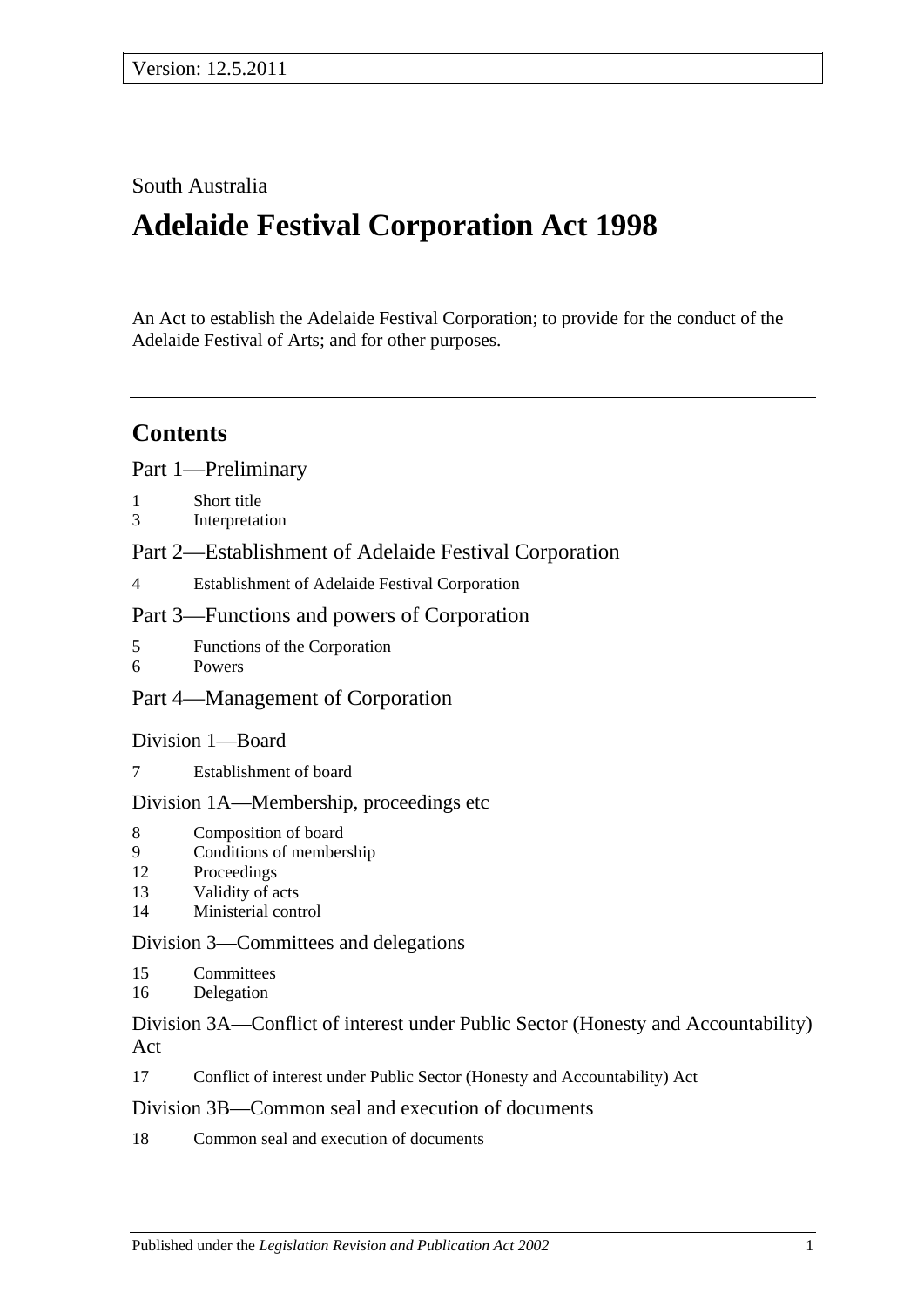#### [Division 4—Financial matters and annual reports](#page-8-2)

- 18A [Annual budget](#page-8-3)
- 19 [Accounts and audit](#page-8-4)
- 20 [Annual report](#page-9-0)

#### [Division 5—Staffing arrangements](#page-9-1)

20A [Staffing arrangements](#page-9-2)

#### [Part 5—Authorised officers](#page-10-0)

- 21 [Appointment of authorised officers](#page-10-1)
- 22 [Powers of authorised officers](#page-11-0)
- 23 [Hindering etc authorised officers](#page-11-1)

#### [Part 6—Official insignia](#page-12-0)

- 24 [Interpretation](#page-12-1)
- 25 [Official titles and logos](#page-12-2)
- 26 [Unlawful use of official insignia](#page-13-0)
- 27 [Seizure etc of goods marked with official insignia](#page-14-0)

#### [Part 7—Miscellaneous](#page-14-1)

- 28 [Gifts etc](#page-14-2)
- 29 [Ministerial delegation](#page-14-3)<br>30 Approvals by Treasure
- [Approvals by Treasurer](#page-15-0)
- 31 [Regulations](#page-15-1)

# [Schedule—Transitional provisions](#page-16-0)

- 1 [Transfer of staff](#page-16-1)
- 2 [Transfer of assets and liabilities](#page-17-0)

[Legislative history](#page-18-0)

# <span id="page-1-0"></span>**The Parliament of South Australia enacts as follows:**

# **Part 1—Preliminary**

# <span id="page-1-1"></span>**1—Short title**

This Act may be cited as the *Adelaide Festival Corporation Act 1998*.

# <span id="page-1-2"></span>**3—Interpretation**

(1) In this Act, unless the contrary intention appears—

*authorised officer*—see [Part 5;](#page-10-0)

*board* means the board established as the governing authority of the Corporation under [section](#page-4-2) 7;

*Corporation* means the Adelaide Festival Corporation established under this Act;

*employing authority* means the person designated by proclamation as being the employing authority for the purposes of this definition;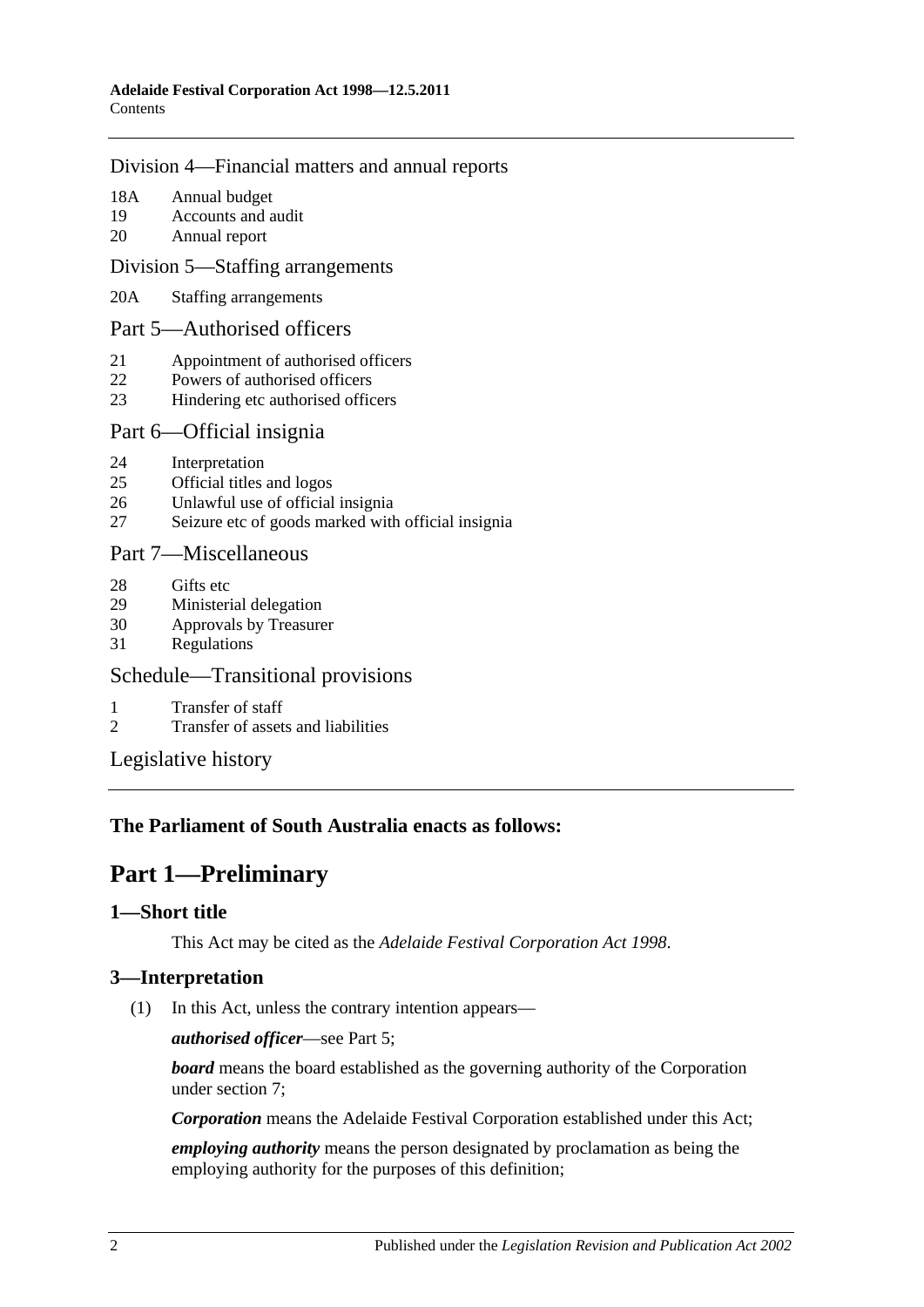*member* means member of the board:

*occupy*, in relation to premises, means have, or be entitled to, possession or control of the premises;

*official insignia*—see [Part 6;](#page-12-0)

*premises of the Corporation* means premises owned or occupied by the Corporation;

*promote*, in relation to an event or activity, includes organise, commission, fund, support, market, advertise or act as project manager.

- (3) A proclamation made for the purposes of the definition of *employing authority*
	- (a) may apply by reference to a specified person, or by reference to the person for the time being holding or acting in a specified office or position; and
	- (b) may, from time to time as the Governor thinks fit, be varied or substituted by a new proclamation.

# <span id="page-2-0"></span>**Part 2—Establishment of Adelaide Festival Corporation**

#### <span id="page-2-1"></span>**4—Establishment of Adelaide Festival Corporation**

- (1) The *Adelaide Festival Corporation* is established.
- (2) The Corporation—
	- (a) is a body corporate; and
	- (b) has perpetual succession and a common seal; and
	- (c) can sue and be sued in its corporate name; and
	- (d) is an instrumentality of the Crown and holds property on behalf of the Crown; and
	- (e) has the functions and powers assigned or conferred under this or any other Act.

# <span id="page-2-2"></span>**Part 3—Functions and powers of Corporation**

#### <span id="page-2-3"></span>**5—Functions of the Corporation**

The functions of the Corporation are—

- (a) to conduct in Adelaide and other parts of the State the multifaceted arts event that is known as the Adelaide Festival of Arts;
- (b) to continue and further develop the Adelaide Festival of Arts as an event of international standing and excellence;
- (c) to conduct or promote other events and activities;
- (d) to provide advisory, consultative, managerial or support services within areas of the Corporation's expertise;
- (e) to undertake other activities that promote the arts or public interest in the arts, or that otherwise involve an appropriate use of its resources;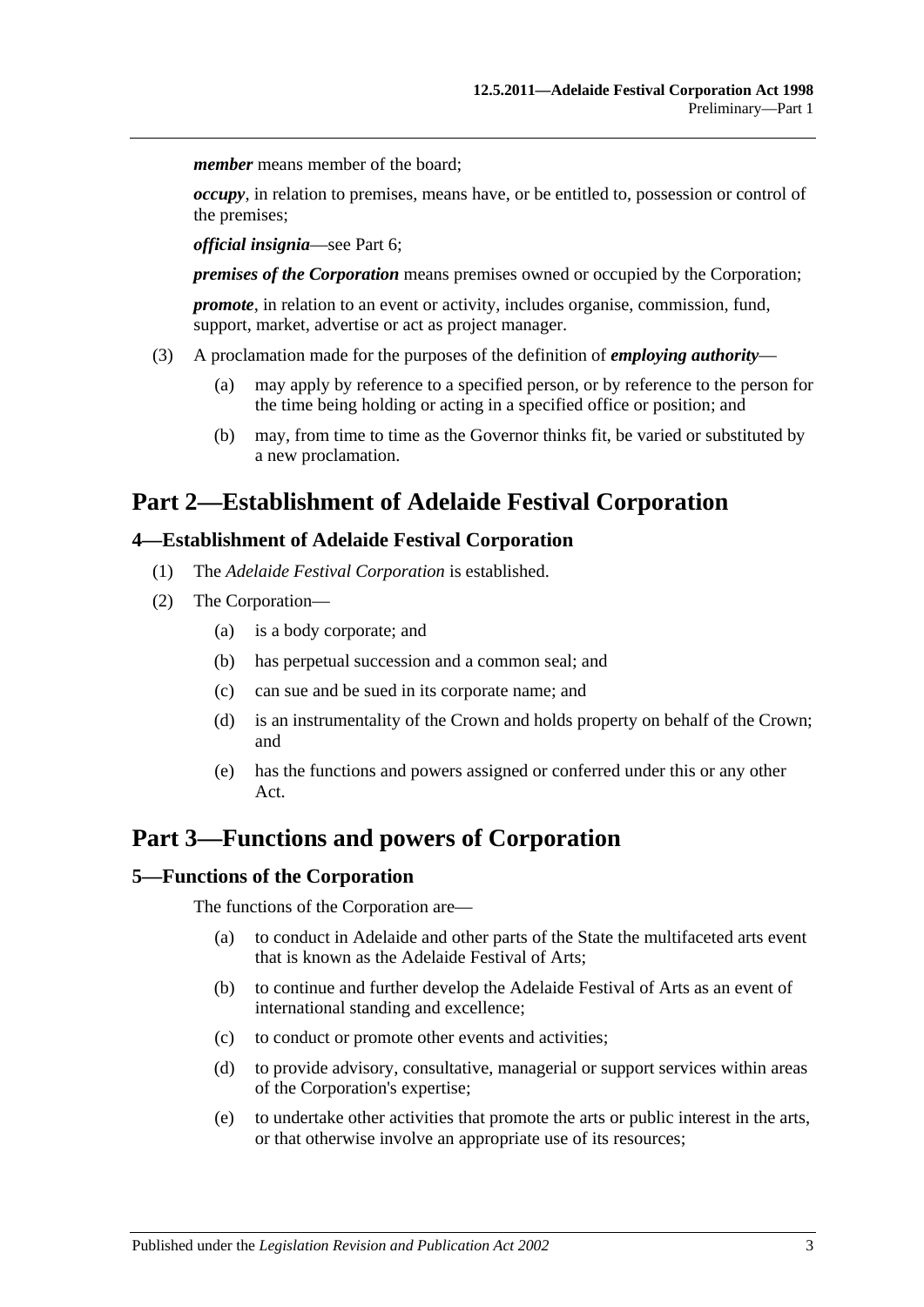(f) to carry out other functions assigned to the Corporation by or under this or any other Act, or by the Minister.

# <span id="page-3-0"></span>**6—Powers**

- (1) The Corporation has, in addition to any other powers conferred on it under this or any other Act, all the powers of a natural person.
- (2) The Corporation may, for example, do any 1 or more of the following (subject to this Act):
	- (a) engage agents, consultants or other contractors;
	- (b) enter into contracts or agreements with artists, performers, entertainers and other persons involved in the arts, or employ such persons;
	- (c) enter into other contracts, agreements or arrangements;
	- (d) acquire, hold, take on hire, lend, exchange or dispose of objects, works or collections of artistic, historical or cultural interest;
	- (e) acquire, hold, deal with or dispose of—
		- (i) licences; or
		- (ii) intellectual property (including patents and copyright); or
		- (iii) any other property (whether real or personal); or
		- (iv) any interest in such property;
	- (f) accept grants or obtain financial sponsorship from any person or body;
	- (g) carry on any advertising and promotional activities;
	- (h) conduct events and establish, operate, manage or make available venues and other facilities (including facilities for food and liquor) on premises of the Corporation;
	- (i) regulate and control admission to any venue for any events or activities conducted or promoted by the Corporation, and charge and collect fees for admission to any such venue;
	- (j) grant for fee or other consideration advertising or sponsorship rights or other rights, licences or concessions in connection with events or activities conducted or promoted by the Corporation;
	- (k) publish or produce books, programs, brochures, films, souvenirs and other information or things relating to events or activities conducted or promoted by the Corporation;
	- (l) sell or supply food and drink (including liquor), books, programs, brochures, films, souvenirs and other things in connection with events or activities conducted or promoted by the Corporation;
	- (m) grant or dispose of rights to televise, broadcast or record any events or activities conducted or promoted by the Corporation;
	- (n) restrict, control and make charges for the use of official insignia;
	- (o) take out policies of insurance in its own right or on behalf of the State;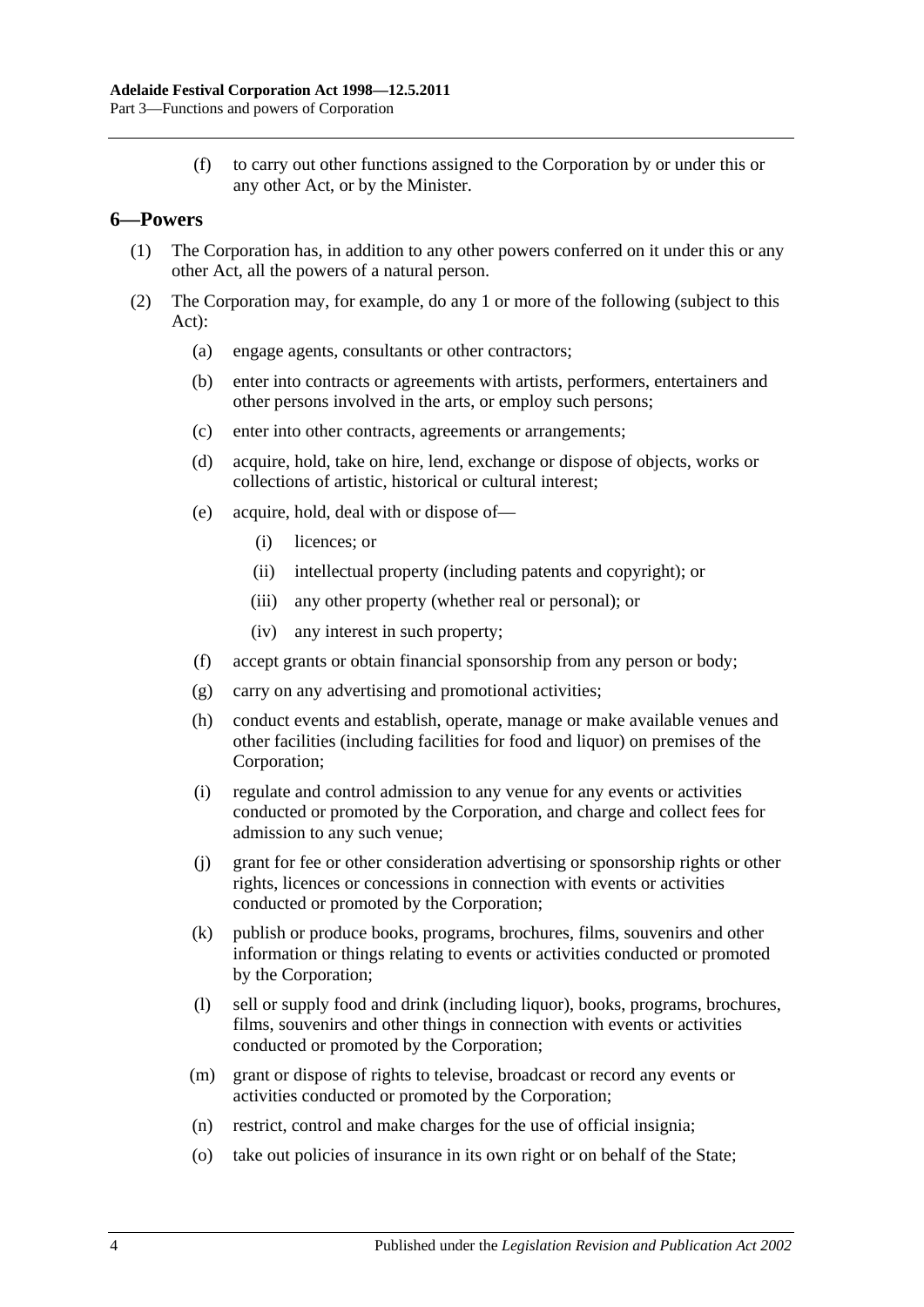- (p) participate (whether as a member or otherwise) in, or otherwise be involved in the activities of, national or international organisations or associations involved in the arts, or the promotion of the arts;
- (q) give or contribute towards prizes in competitions designed to encourage artistic or cultural or performing arts activity within the State or make grants and give other assistance for such purposes;
- (r) enter into any partnership or joint venture arrangement;
- <span id="page-4-5"></span>(s) form, or acquire, hold, deal with and dispose of shares or other interests in, or securities issued by, bodies corporate, whether within or outside of the State;
- <span id="page-4-6"></span>(t) borrow money and obtain other forms of financial accommodation;
- (u) act as trustee on behalf of another person in connection with the performance of its functions under this Act.
- (3) However, the Corporation must not, without the approval of the Treasurer, exercise a power referred to in [subsection](#page-4-5) (2)(s) or [\(t\).](#page-4-6)
- (3a) The Corporation is not obliged to accept or keep material that is not, in its opinion, of sufficient artistic, historical, cultural or other interest to justify its collection or preservation under this Act.
- (4) The Corporation may exercise its powers within or outside of the State.

# <span id="page-4-0"></span>**Part 4—Management of Corporation**

# <span id="page-4-1"></span>**Division 1—Board**

#### <span id="page-4-2"></span>**7—Establishment of board**

- (1) There will be a board to act as the governing authority of the Corporation.
- (2) The functions and powers of the Corporation may be performed and exercised by the board and decisions made by the board are decisions of the Corporation.

# <span id="page-4-3"></span>**Division 1A—Membership, proceedings etc**

#### <span id="page-4-4"></span>**8—Composition of board**

- (1) The board will consist of not more than 8 members appointed by the Governor, of whom—
	- (a) 1 will be selected from a panel of 3 persons nominated by The Corporation of the City of Adelaide; and
	- (b) the remainder will be nominated by the Minister.
- (2) At least 2 members must be women and at least 2 must be men.
- (3) The Governor will appoint 1 of the members nominated by the Minister to be the presiding member.
- (4) The Governor may appoint a suitable person to be the deputy of a member (being a person nominated by the body or person who nominated the member) and the deputy may perform or exercise the functions and powers of the member in the member's absence.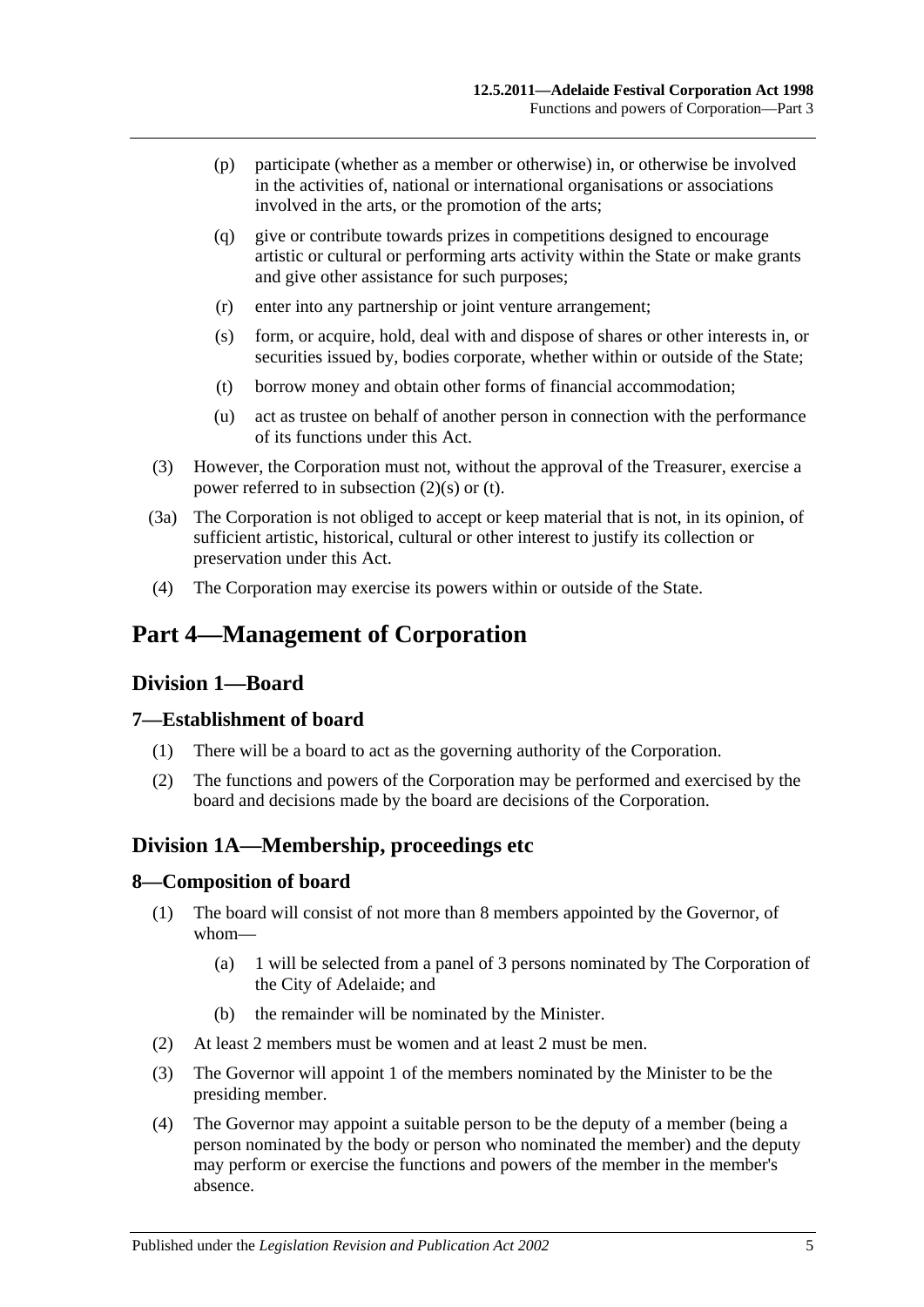### <span id="page-5-0"></span>**9—Conditions of membership**

- (1) A member will be appointed for a term not exceeding 3 years and on conditions determined by the Governor and specified in the instrument of appointment.
- (2) A member will, at the expiration of a term of appointment, be eligible for reappointment (subject to the qualification that a person cannot serve as a member for more than 9 consecutive years).
- <span id="page-5-2"></span>(3) The Governor may remove a member from office—
	- (a) for misconduct; or
	- (b) for failure or incapacity to carry out the duties of his or her office satisfactorily; or
	- (c) for contravention of a condition of his or her appointment; or
	- (d) if serious irregularities have occurred in the conduct of the board's affairs or the board has failed to carry out its functions satisfactorily and its membership should, in the opinion of the Governor, be reconstituted for that reason.
- (4) The office of a member becomes vacant if the member—
	- (a) dies; or
	- (b) completes a term of office and is not reappointed; or
	- (c) resigns by written notice to the Minister; or
	- (d) is convicted of an indictable offence or sentenced to imprisonment for an offence; or
	- (e) is absent without leave of the presiding member of the board from 3 consecutive meetings of the board; or
	- (f) is removed from office under [subsection](#page-5-2) (3).
- (5) On the office of a member becoming vacant, a person may be appointed in accordance with this Division to the vacant office.
- (6) A member is entitled to fees, allowances and expenses determined by the Governor.

# <span id="page-5-1"></span>**12—Proceedings**

- (1) A quorum of the board consists of one half the total number of its members (ignoring any fraction resulting from the division) plus one.
- (2) In the absence of the presiding member at a meeting of the board, a member chosen by the members present at the meeting will preside.
- (3) A decision carried by a majority of the votes cast by members at a meeting is a decision of the board.
- (4) Each member present at a meeting of the board has one vote on any question arising for decision and, if the votes are equal, the member presiding at the meeting may exercise a casting vote.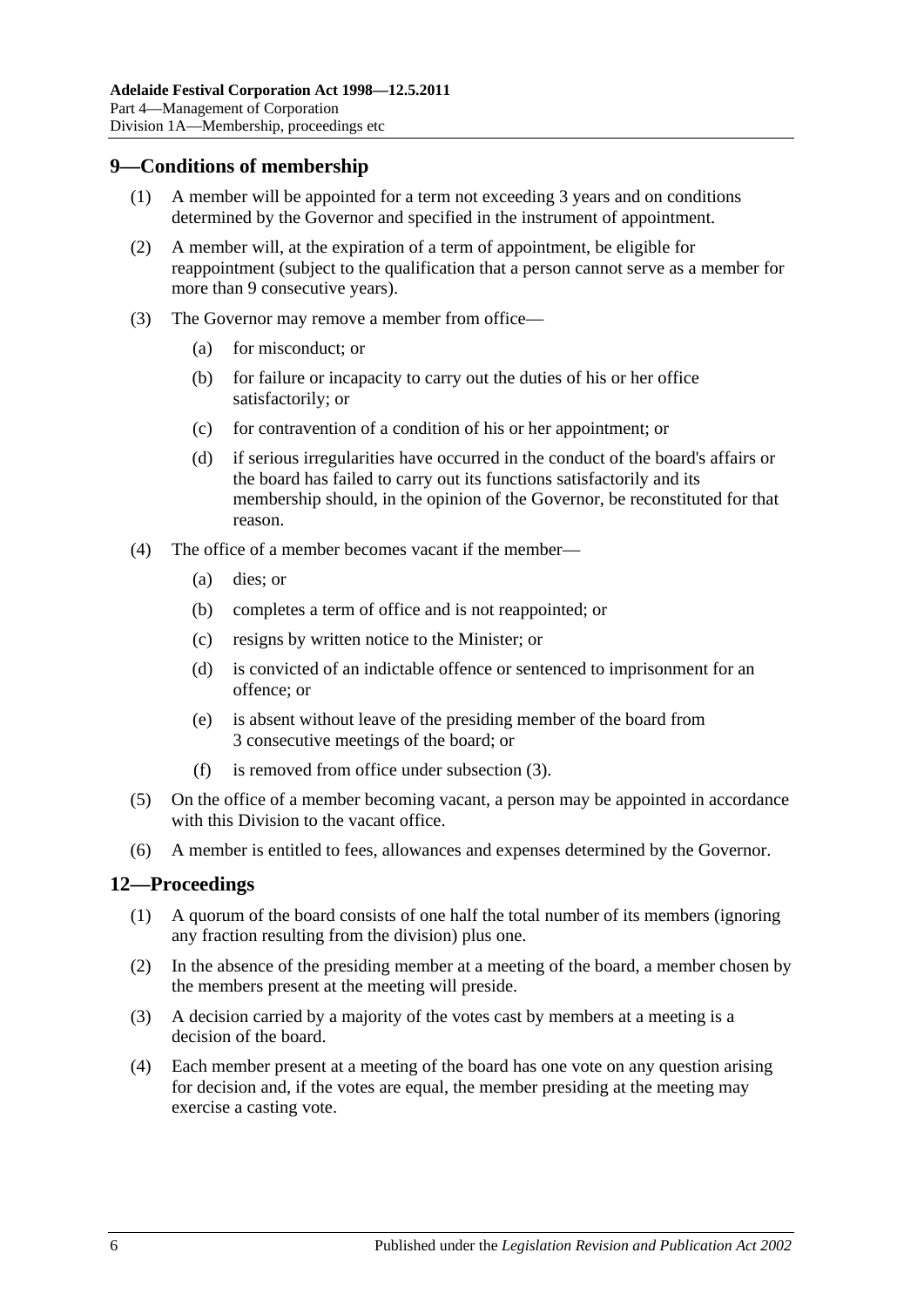- (5) A conference by telephone or other electronic means between members will, for the purposes of this section, be taken to be a meeting of the board at which the participating members are present if—
	- (a) notice of the conference is given to all members in the manner determined by the board for the purpose; and
	- (b) each participating member is capable of communicating with every other participating member during the conference.
- (6) A proposed resolution of the board becomes a valid decision of the board despite the fact that it is not voted on at a meeting of the board if—
	- (a) notice of the proposed resolution is given to all members in accordance with procedures determined by the board; and
	- (b) a majority of the members expresses concurrence in the proposed resolution by letter or by fax or other written communication setting out the terms of the resolution.
- (6a) The board must meet at least 6 times in each year.
- (7) The board must have accurate minutes kept of its proceedings.
- (8) Subject to this Act, the board may determine its own procedures.
- (9) Subject to the directions of the board and [section](#page-6-3) 15, this section applies to a committee of the board in the same way as to the board.

#### <span id="page-6-0"></span>**13—Validity of acts**

An act or proceeding of the board or a committee of the board is not invalid by reason only of a vacancy in its membership or a defect in the appointment of a member.

# <span id="page-6-1"></span>**14—Ministerial control**

- (1) Subject to [subsection](#page-6-4) (2), the board is subject to the general control and direction of the Minister.
- <span id="page-6-4"></span>(2) No Ministerial direction can be given—
	- (a) as to the artistic nature or content of—
		- (i) objects, works or collections held or promoted by the Corporation; or
		- (ii) performances or other events or activities conducted or promoted by the Corporation; or
	- (b) as to the manner in which the board is to deal with a testamentary or other gift; or
	- (c) as to any advice or recommendation that the board makes or is required to make to the Minister.

# <span id="page-6-2"></span>**Division 3—Committees and delegations**

#### <span id="page-6-3"></span>**15—Committees**

(1) The board may establish such committees (including advisory or subcommittees) as the board thinks fit.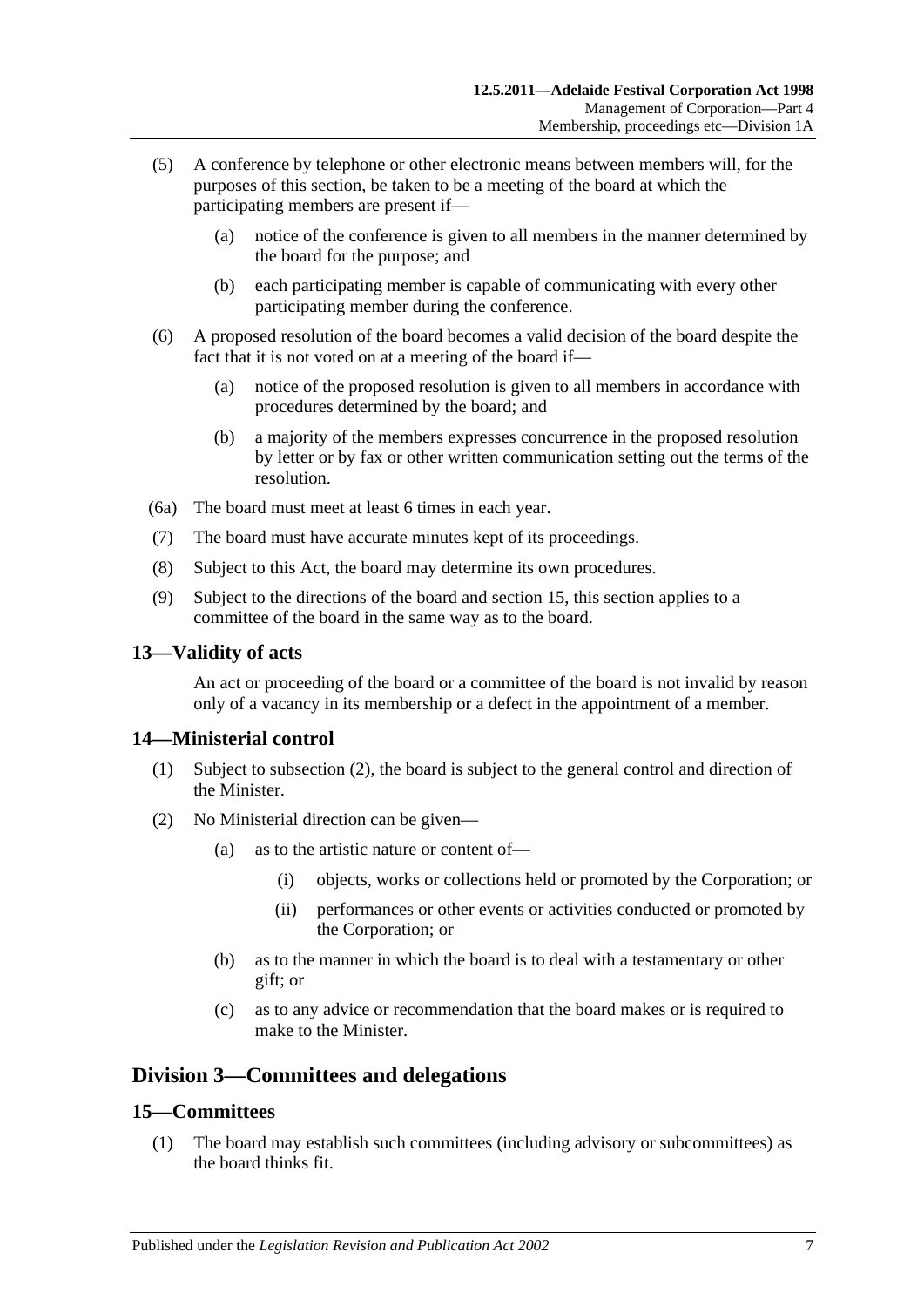- (2) The membership and conditions of membership of a committee will be determined by the board and may, but need not, consist of, or include, members of the board.
- <span id="page-7-3"></span>(3) The procedures to be observed in relation to the conduct of the business of a committee will be—
	- (a) as determined by the board;
	- (b) insofar as a procedure is not determined under [paragraph](#page-7-3) (a)—as determined by the committee.

# <span id="page-7-0"></span>**16—Delegation**

- (1) The board may delegate a function or power of the board under this Act (other than this power of delegation) to any person or committee or other body (including a person for the time being performing particular duties or holding or acting in a specified position).
- (2) A delegation under this section—
	- (a) must be by instrument in writing; and
	- (b) may be absolute or conditional; and
	- (c) does not derogate from the power of the delegator to act in a matter; and
	- (d) is revocable at will.
- (3) A function or power delegated under this section may, if the instrument of delegation so provides, be further delegated.
- <span id="page-7-4"></span>(4) A delegate must not act pursuant to the delegation in any matter in which the delegate has a direct or indirect pecuniary or personal interest.

Maximum penalty: \$10 000 or imprisonment for 2 years.

- (5) It is a defence to a charge of an offence against [subsection](#page-7-4) (4) to prove that the defendant was, at the time of the alleged offence, unaware of his or her interest in the matter.
- (6) In legal proceedings, an apparently genuine certificate, purportedly signed by the board containing particulars of a delegation under this section, will, in the absence of proof to the contrary, be accepted as proof that the delegation was made in accordance with the particulars.

# <span id="page-7-1"></span>**Division 3A—Conflict of interest under Public Sector (Honesty and Accountability) Act**

# <span id="page-7-2"></span>**17—Conflict of interest under Public Sector (Honesty and Accountability) Act**

A member of the board will not be taken to have a direct or indirect interest in a matter for the purposes of the *[Public Sector \(Honesty and Accountability\) Act](http://www.legislation.sa.gov.au/index.aspx?action=legref&type=act&legtitle=Public%20Sector%20(Honesty%20and%20Accountability)%20Act%201995) 1995* by reason only of the fact that the member has an interest in a matter that is shared in common with those engaged in or associated with the arts industry generally, or a substantial section of those engaged in or associated with the arts industry.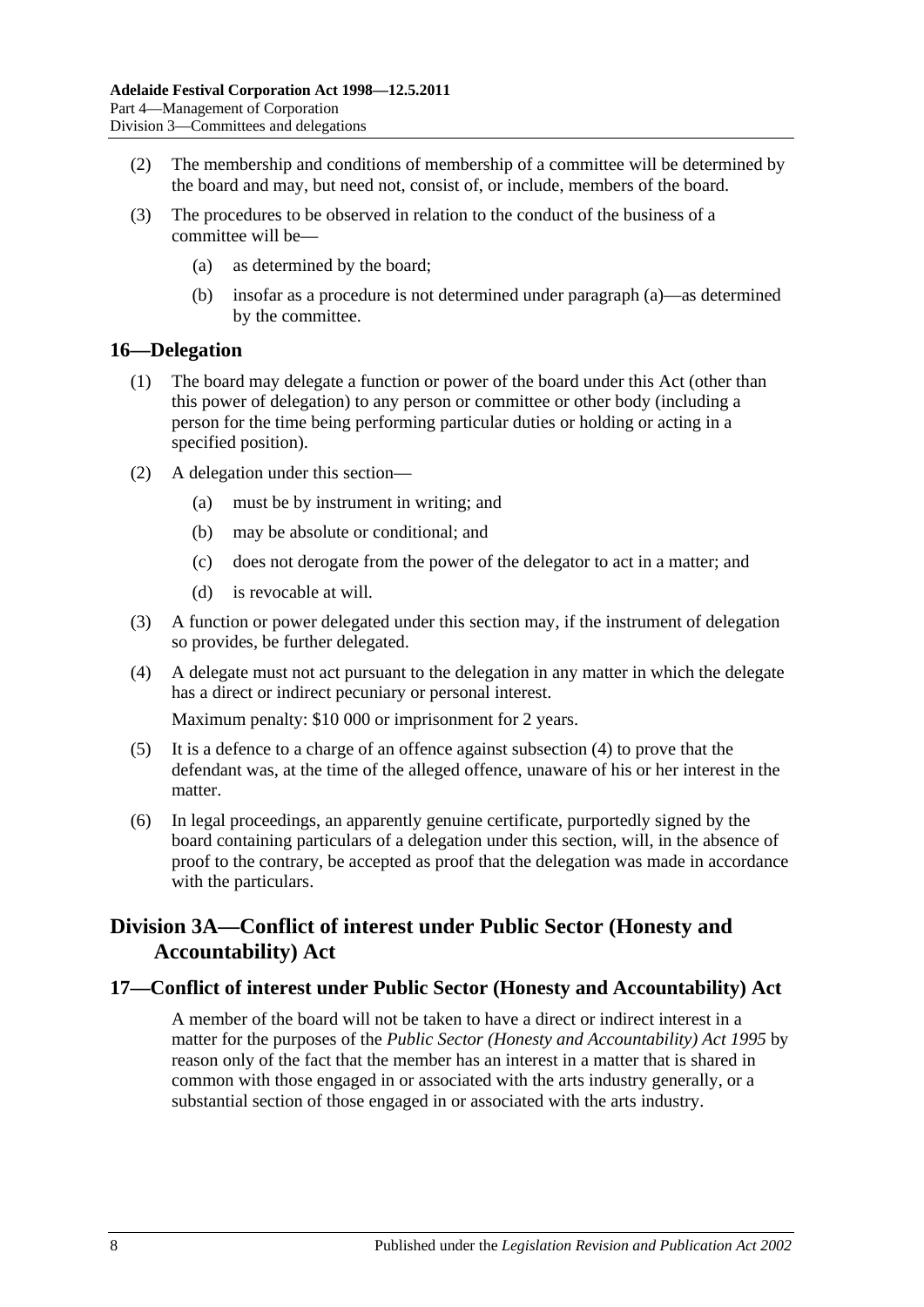# <span id="page-8-0"></span>**Division 3B—Common seal and execution of documents**

#### <span id="page-8-1"></span>**18—Common seal and execution of documents**

- (1) The common seal of the Corporation must not be affixed to a document except in pursuance of a decision of the board and the fixing of the seal must be attested by the signatures of 2 members of the board.
- <span id="page-8-5"></span>(2) The board may, by instrument under the common seal of the Corporation, authorise a person or persons (whether nominated by name or by office or title) to execute documents on behalf of the Corporation subject to conditions and limitations (if any) specified in the instrument of authority.
- (3) Without limiting [subsection](#page-8-5) (2), the board may authorise 2 or more persons to execute documents jointly on behalf of the Corporation.
- (4) A document is duly executed by the Corporation if—
	- (a) the common seal of the Corporation is affixed to the document in accordance with this section; or
	- (b) the document is signed on behalf of the Corporation by a person or persons in accordance with authority conferred under this section.
- (5) If an apparently genuine document purports to bear the common seal of the Corporation, it will be presumed, in the absence of proof to the contrary, that the common seal of the Corporation was duly affixed to the document.

# <span id="page-8-2"></span>**Division 4—Financial matters and annual reports**

# <span id="page-8-3"></span>**18A—Annual budget**

- (1) The board must, from time to time, prepare and submit to the Minister a budget for the next financial year or for some other period determined by the Minister.
- (2) The budget must set out estimates of the Corporation's receipts and expenditures for the period to which the budget relates.
- (3) The budget must conform with any requirements of the Minister as to its form and the matters to be addressed by the budget.
- (4) The Minister may approve a budget submitted under this section with or without modification.
- (5) Subject to [subsection](#page-8-6) (6), the board must not, without the consent of the Minister, make an expenditure that is not provided for by a budget that has been approved by the Minister under this section.
- <span id="page-8-6"></span>(6) The board is not required to have the approval of the Minister with respect to the expenditure of money received by the Corporation by way of a testamentary or other gift.

#### <span id="page-8-4"></span>**19—Accounts and audit**

(1) The board must cause proper accounting records to be kept in relation to the financial affairs of the Corporation, and must have annual statements of account prepared in respect of each financial year.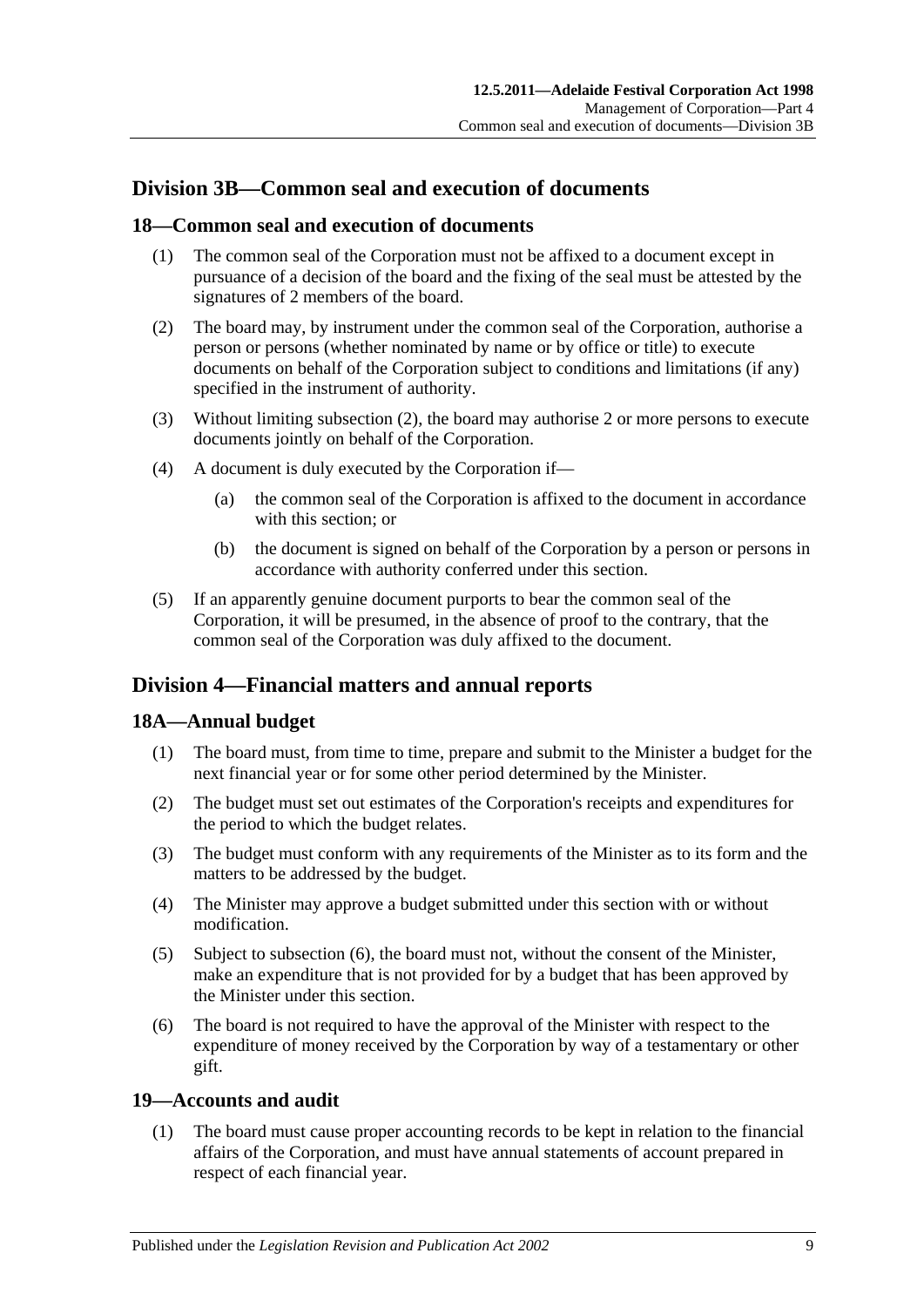- (2) The accounting records and the statements of account must comply with—
	- (a) any instructions of the Treasurer under section 41 of the *[Public Finance and](http://www.legislation.sa.gov.au/index.aspx?action=legref&type=act&legtitle=Public%20Finance%20and%20Audit%20Act%201987)  [Audit Act](http://www.legislation.sa.gov.au/index.aspx?action=legref&type=act&legtitle=Public%20Finance%20and%20Audit%20Act%201987) 1987*; and
	- (b) any further requirements imposed by the Auditor-General.
- (3) The Auditor-General may at any time audit the accounts of the Corporation and must audit the annual statements of account.

#### <span id="page-9-0"></span>**20—Annual report**

- (1) The board must, on or before 30 September in every year, forward to the Minister a report on the work and operations of the Corporation for the preceding financial year.
- (2) The report must contain the audited statements of account of the Corporation for the preceding financial year.
- (3) The Minister must, within 12 sitting days after receiving a report under this section, have copies of the report laid before both Houses of Parliament.

# <span id="page-9-1"></span>**Division 5—Staffing arrangements**

#### <span id="page-9-3"></span><span id="page-9-2"></span>**20A—Staffing arrangements**

- (1) The employing authority may employ staff to perform functions in connection with the operations or activities of the Corporation.
- (2) The terms and conditions of employment of a person under [subsection](#page-9-3) (1) will be determined by the employing authority.
- (3) A person employed under this section will be taken to be employed by or on behalf of the Crown (but will not be employed in the Public Service of the State unless brought into an administrative unit under the *[Public Sector Act](http://www.legislation.sa.gov.au/index.aspx?action=legref&type=act&legtitle=Public%20Sector%20Act%202009) 2009*).
- (4) The employing authority may direct a person employed under this section to perform functions in connection with the operations or activities of a public sector agency specified by the employing authority (and the person must comply with that direction).
- (5) The employing authority is, in acting under this section, subject to direction by the Minister.
- (6) However, no Ministerial direction may be given by the Minister relating to the appointment, transfer, remuneration, discipline or termination of a particular person.
- <span id="page-9-4"></span>(7) The employing authority may delegate a power or function under this section.
- (8) A delegation under [subsection](#page-9-4) (7)—
	- (a) must be by instrument in writing; and
	- (b) may be made to a body or person (including a person for the time being holding or acting in a specified office or position); and
	- (c) may be unconditional or subject to conditions; and
	- (d) may, if the instrument of delegation so provides, allow for the further delegation of a power or function that has been delegated; and
	- (e) does not derogate from the power of the employing authority to act personally in any matter; and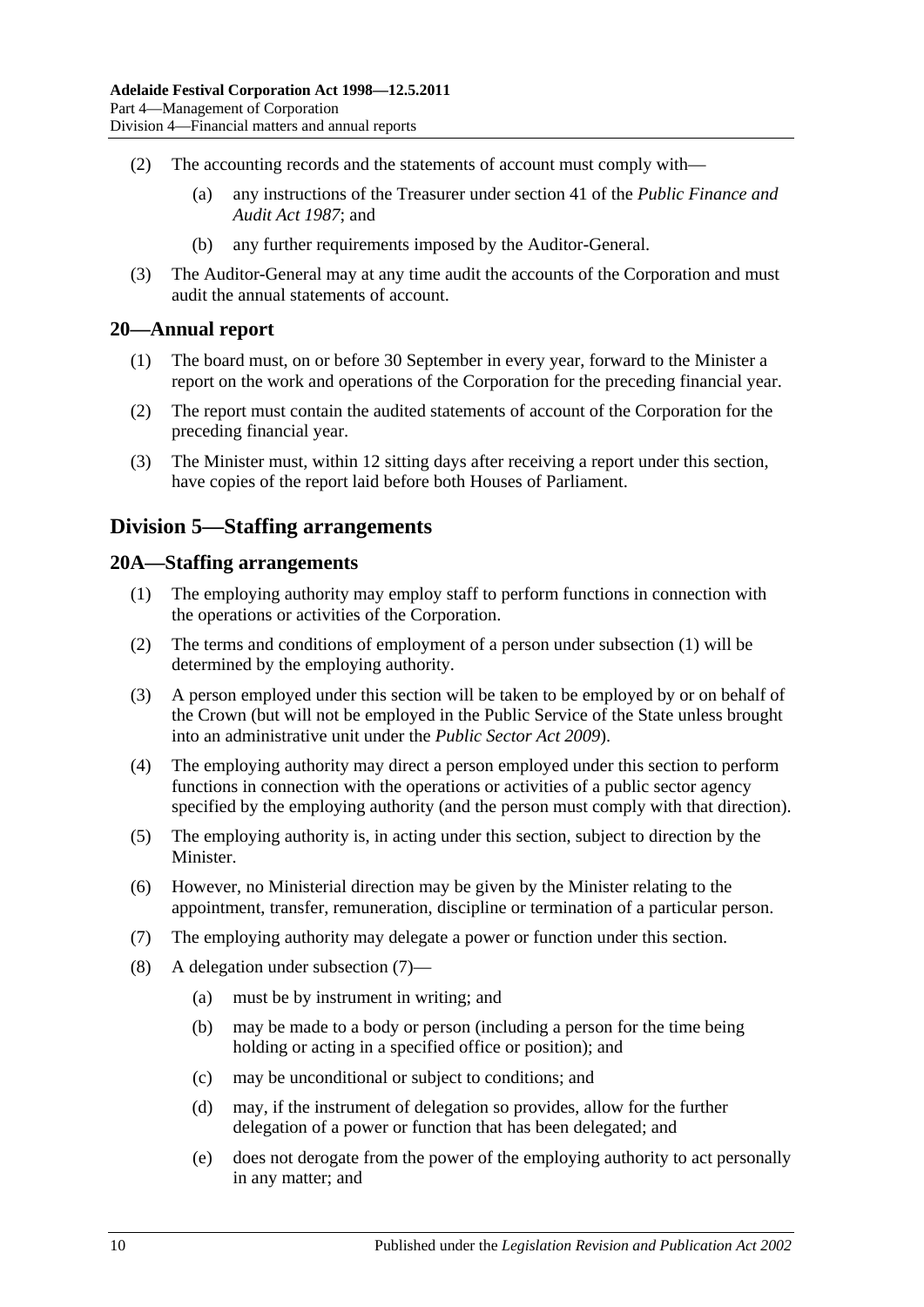- (f) may be revoked at any time by the employing authority.
- (9) A change in the person who constitutes the employing authority under this Act will not affect the continuity of employment of a person under this section.
- (10) The Corporation must, at the direction of the Minister, the Treasurer or the employing authority, make payments with respect to any matter arising in connection with the employment of a person under this section (including, but not limited to, payments with respect to salary or other aspects of remuneration, leave entitlements, superannuation contributions, taxation liabilities, workers compensation payments, termination payments, public liability insurance and vicarious liabilities).
- (11) The Corporation does not have the power to employ any person.
- (12) The Corporation may, under an arrangement established by a Minister administering an administrative unit, make use of the services or staff of that administrative unit.
- (13) In this section—

*public sector agency* has the same meaning as in the *[Public Sector Act](http://www.legislation.sa.gov.au/index.aspx?action=legref&type=act&legtitle=Public%20Sector%20Act%202009) 2009*.

# <span id="page-10-0"></span>**Part 5—Authorised officers**

# <span id="page-10-2"></span><span id="page-10-1"></span>**21—Appointment of authorised officers**

- (1) The Minister may appoint persons to be authorised officers for the purposes of this Act.
- (2) Each police officer is an authorised officer for the purposes of this Act.
- (3) An appointment under [subsection](#page-10-2) (1) may be made subject to conditions or limitations specified in the instrument of appointment (and the exercise by an authorised officer of powers conferred under this Act is subject to the conditions and limitations (if any) specified in his or her instrument of appointment).
- (4) An authorised officer other than a police officer must be issued with an identity card—
	- (a) containing the person's name and a photograph of the person; and
	- (b) stating that the person is an authorised officer for the purposes of this Act; and
	- (c) stating any conditions or limitations on the authorised officer's authority.
- (5) An authorised officer must, at the request of a person in relation to whom the authorised officer intends to exercise any powers under this Act, produce for inspection by the person—
	- (a) in the case of an authorised officer appointed under [subsection](#page-10-2) (1)—his or her identity card; and
	- (b) in the case of an authorised officer who is a police officer and is not in uniform—his or her certificate of authority.
- (6) If a person in possession of an identity card issued to the person under this section ceases to be an authorised officer, the person must immediately return the identity card to the Minister.

Maximum penalty: \$250.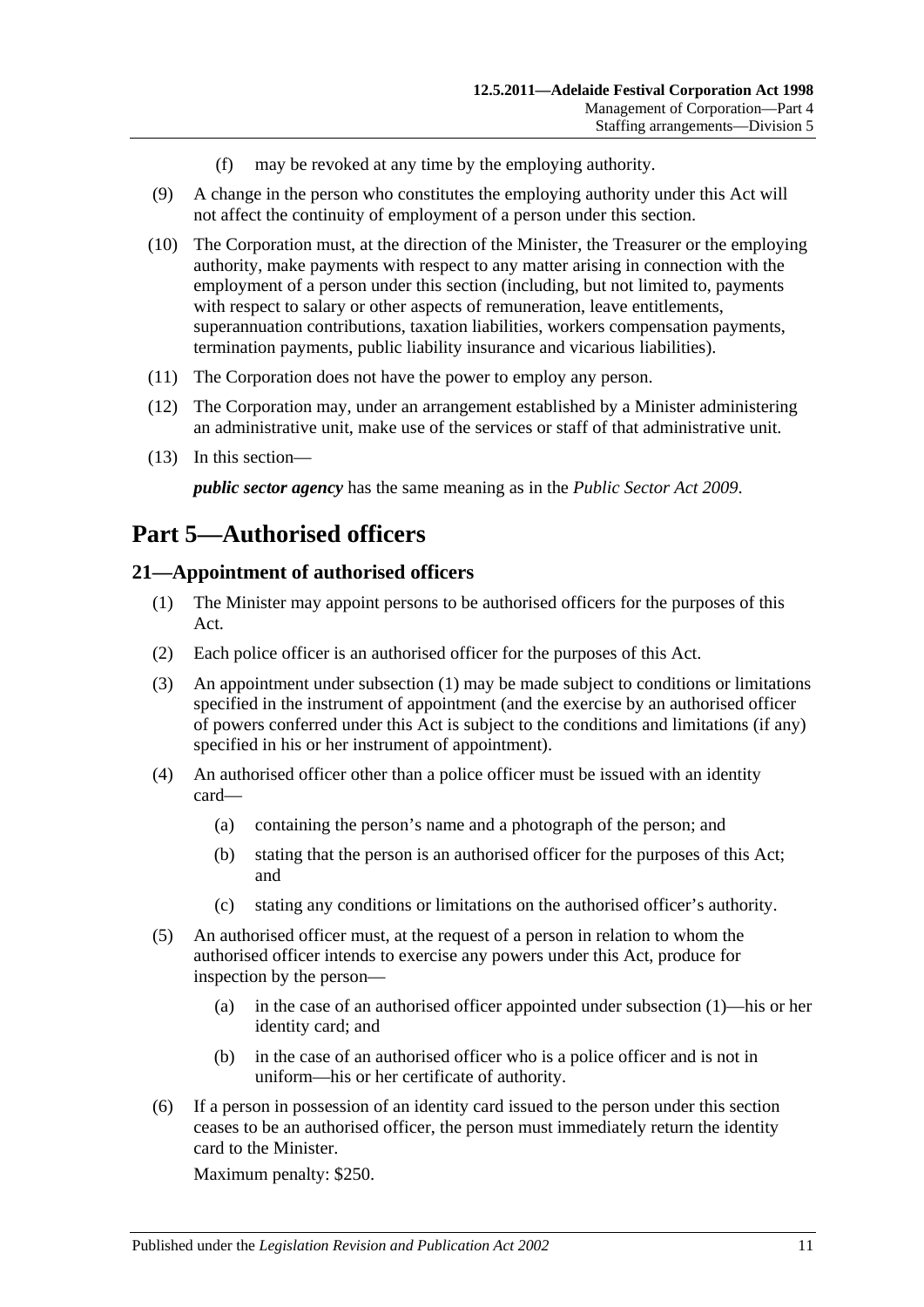# <span id="page-11-0"></span>**22—Powers of authorised officers**

- <span id="page-11-2"></span>(1) If an authorised officer reasonably suspects that a person, while on premises of the Corporation, has committed, is committing or is about to commit an offence against this or any other Act, the authorised officer may do any 1 or more of the following:
	- (a) require the person to state his or her full name and usual place of residence;
	- (b) if the authorised officer suspects on reasonable grounds that the name or place of residence stated is false—require the person to produce evidence of his or her full name or usual place of residence:
	- (c) require the person to leave those premises immediately and not to return for a stated period (not exceeding 24 hours) or not to enter those premises;
	- (d) if the person refuses or fails to comply with a requirement under [paragraph](#page-11-2) (c)—use such force as is reasonably necessary for the purpose of removing or excluding the person from those premises;
	- (e) cause the person to be detained and handed over into the custody of a police officer as soon as reasonably practicable.
- (2) An authorised officer may also—
	- (a) require a person to surrender any object, substance or thing that the authorised officer reasonably suspects has been, is being, or is about to be, used on premises of the Corporation in contravention of this Act; and
	- (b) give such directions to persons on premises of the Corporation that the authorised officer considers necessary for—
		- (i) the maintenance of good order, the prevention of interference with events or other activities, or the safe and efficient regulation of vehicular or pedestrian traffic, on those premises; or
		- (ii) the protection of property under the care or control of the Corporation; and
	- (c) use such force as may reasonably be required—
		- (i) for the purpose of removing or excluding from premises of the Corporation a person who refuses or fails to comply with a requirement or direction under this section; or
		- (ii) for the purposes of seizing goods under [section](#page-14-0) 27; and
	- (d) exercise any other prescribed power.
- (3) An authorised officer may, in exercising powers under this Act, be accompanied by such assistants as are reasonably required in the circumstances.
- (4) For the purposes of this section, a reference to *premises of the Corporation* includes a reference to a part of those premises.

#### <span id="page-11-1"></span>**23—Hindering etc authorised officers**

- (1) A person who—
	- (a) without reasonable excuse hinders or obstructs an authorised officer; or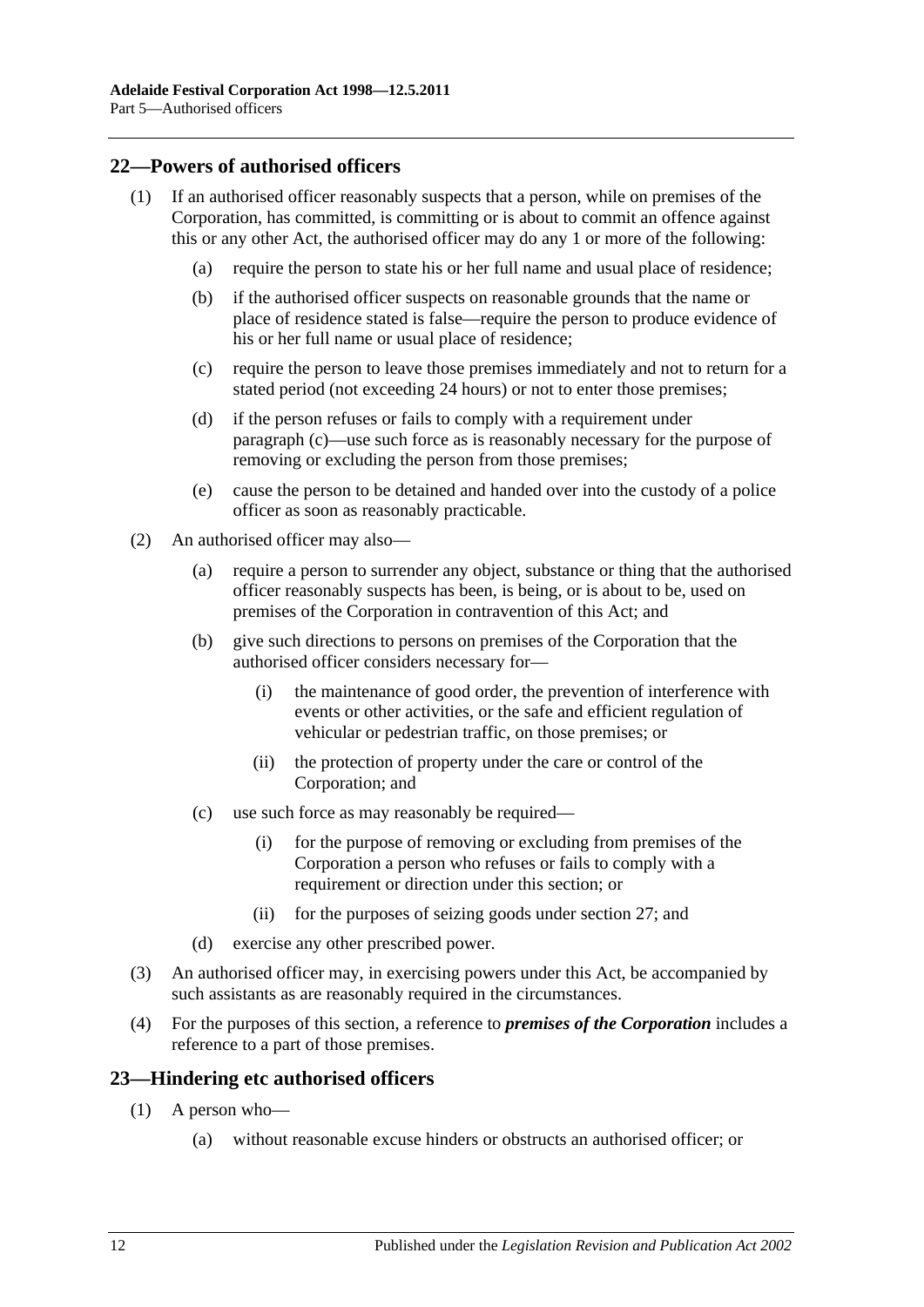- (b) fails to answer a question put by an authorised officer to the best of his or her knowledge, information or belief; or
- (c) produces a document that he or she knows, or ought to know, is false or misleading in a material particular; or
- (d) fails without reasonable excuse to comply with a requirement or direction of an authorised officer under this Act; or
- (e) uses abusive, threatening or insulting language to an authorised officer or a person assisting an authorised officer; or
- (f) falsely represents, by words or conduct, that he or she is an authorised officer,

is guilty of an offence.

Maximum penalty: \$2 500.

(2) A person is not obliged to answer a question or to produce a document as required under this Act if to do so might tend to incriminate the person or make the person liable to a penalty.

# <span id="page-12-0"></span>**Part 6—Official insignia**

# <span id="page-12-1"></span>**24—Interpretation**

(1) In this Part—

*official insignia* means—

- (a) an official title (declared under [section](#page-12-2) 25); or
- (b) a logo (declared under [section](#page-12-2) 25); or
- (c) a combination of the above.
- (2) For the purposes of this Part, goods will be taken to be marked with official insignia if the insignia is affixed or annexed to, marked on, or incorporated in or with—
	- (a) the goods; or
	- (b) any covering or container in which the goods are wholly or partly enclosed; or
	- (c) anything placed in or attached to any such covering or container; or
	- (d) anything that is attached to the goods or around which the goods are wrapped or wound.

# <span id="page-12-2"></span>**25—Official titles and logos**

- (1) *Adelaide Festival Corporation* is declared to be an official title.
- <span id="page-12-3"></span>(2) The Minister may, by notice in the Gazette—
	- (a) declare some other name under which the Corporation may conduct its operations or part of its operations to be an official title; or
	- (b) declare a name or a title of an event or activity conducted or promoted by the Corporation to be an official title; or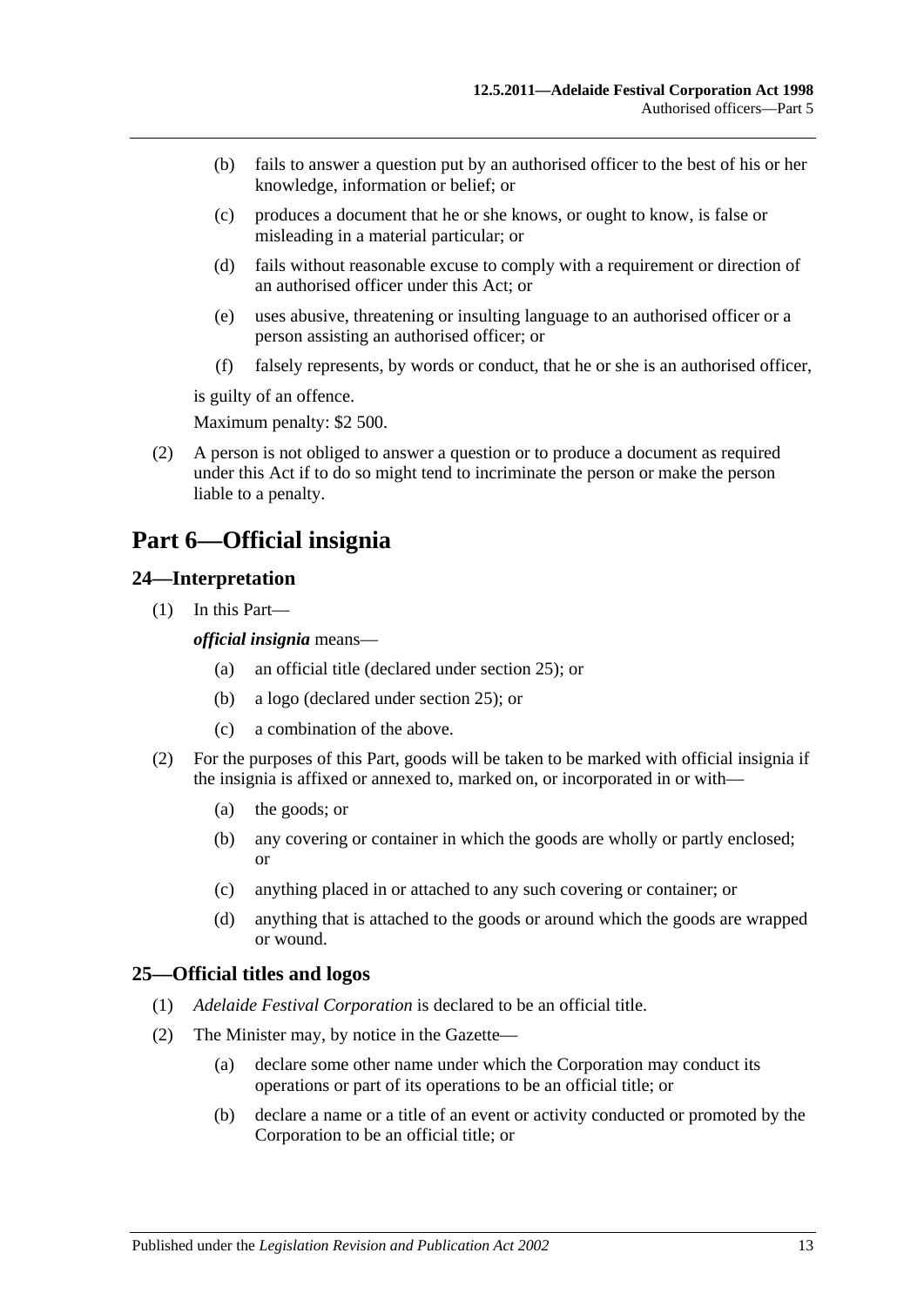- (c) declare a logo (being a design, the copyright of which is vested in the Crown in right of the State) to be a logo in respect of the Corporation or a particular event or activity conducted or promoted by the Corporation.
- (3) However, the Minister must not make a declaration under [subsection](#page-12-3) (2) in relation to a name or title that is registered or otherwise protected under another Act unless the Minister is acting with the consent or agreement of the person who has the benefit of the registration or protection.
- (4) An official title declared under this section is not required to be registered or otherwise protected under any other Act.
- (5) The Minister may, by notice in the Gazette, vary or revoke a notice under this section.

# <span id="page-13-0"></span>**26—Unlawful use of official insignia**

- (1) The Corporation has a proprietary interest in all official insignia.
- <span id="page-13-3"></span>(2) A person must not, without the consent of the Corporation, in the course of a trade or business—
	- (a) use a name in which the Corporation has a proprietary interest under this section for the purpose of promoting the sale of services or the provision of any benefits; or
	- (b) sell goods marked with official insignia; or
	- (c) use official insignia for the purpose of promoting the sale of goods or services.

Maximum penalty: \$20 000.

(3) A person must not, without the consent of the Corporation, assume a name or description that consists of, or includes, official insignia.

Maximum penalty: \$20 000.

- (4) A consent under this section—
	- (a) may be given with or without conditions (including conditions requiring payment to the Corporation); and
	- (b) may be given generally by notice in the Gazette or by notice in writing addressed to an applicant for the consent; and
	- (c) may be revoked by the Corporation for breach of a condition by notice in writing given personally or by post to a person who has the benefit of the consent.
- <span id="page-13-1"></span>(5) The Supreme Court may, on the application of the Corporation, grant an injunction to restrain a breach of this section.
- <span id="page-13-2"></span>(6) The court by which a person is convicted of an offence against this section may, on the application of the Corporation, order the convicted person to pay compensation of an amount fixed by the court to the Corporation.
- (7) [Subsections](#page-13-1) (5) and [\(6\)](#page-13-2) do not derogate from any civil remedy that may be available to the Corporation apart from those subsections.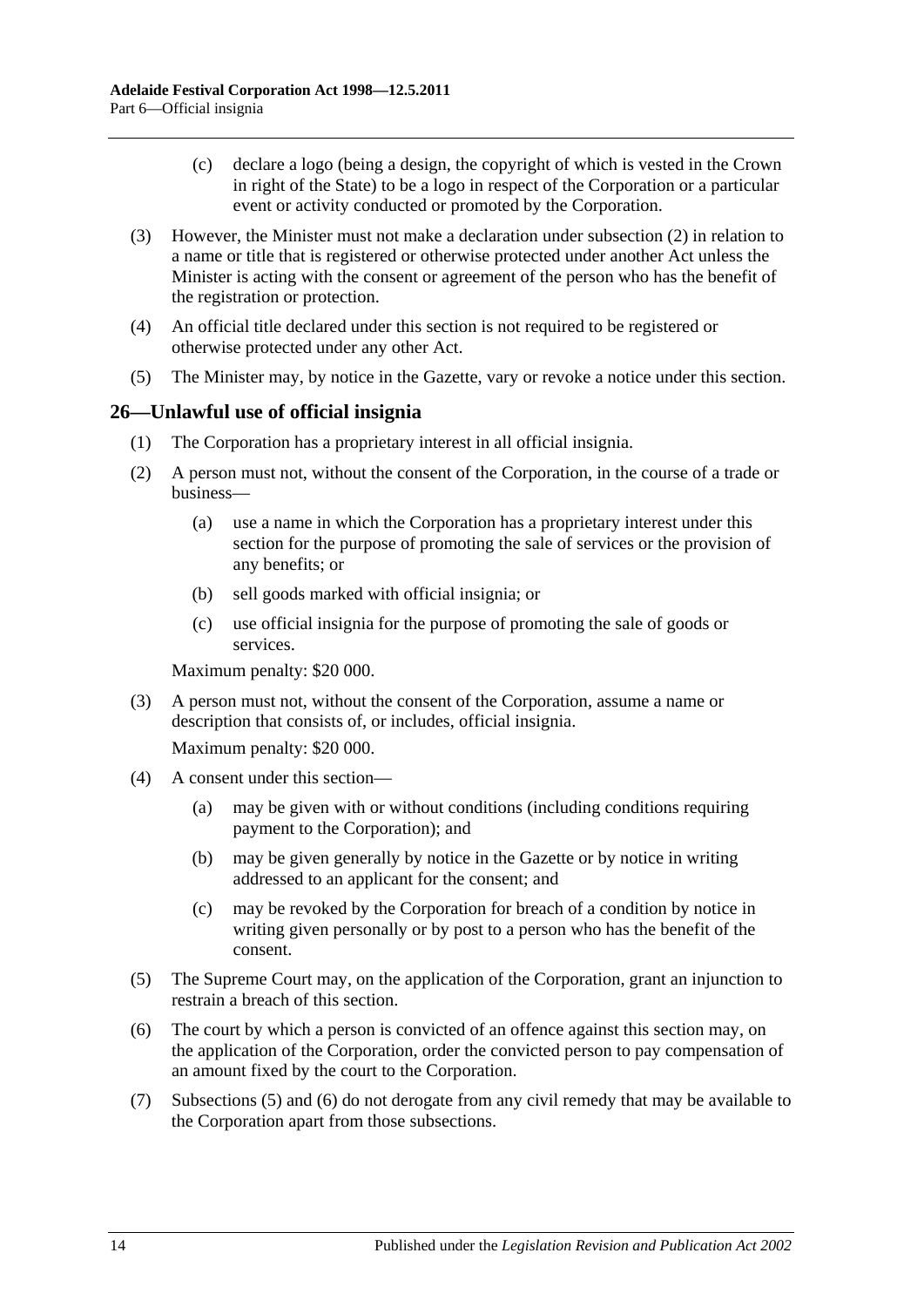# <span id="page-14-0"></span>**27—Seizure etc of goods marked with official insignia**

- $(1)$  If—
	- (a) goods apparently intended for a commercial purpose are marked with official insignia; and
	- (b) an authorised officer suspects on reasonable grounds that the use of the insignia has not been authorised by the Corporation,

the authorised officer may seize those goods.

- <span id="page-14-4"></span>(2) If goods have been seized under this section and—
	- (a) proceedings are not instituted for an offence against [section](#page-13-3) 26(2) in relation to the goods within 3 months of their seizure; or
	- (b) after proceedings have been instituted and completed, the defendant is not convicted,

the person from whom they were seized is entitled to recover—

- (c) the goods or, if they have been destroyed, compensation equal to the market value of the goods at the time of their seizure; and
- (d) compensation for any loss suffered by reason of the seizure of the goods.
- (3) An action for the payment of compensation under [subsection](#page-14-4) (2) may be brought against the Corporation in any court of competent jurisdiction.
- (4) The court by which a person is convicted of an offence against this Act may order that goods to which the offence relates be forfeited to the Crown.
- (5) Any goods forfeited to the Crown must be disposed of in such manner as the Minister may direct and, if sold, the proceeds of the sale paid into the Consolidated Account.

# <span id="page-14-1"></span>**Part 7—Miscellaneous**

# <span id="page-14-2"></span>**28—Gifts etc**

- (1) The Corporation may accept—
	- (a) grants, conveyances, transfers and leases of land from the Crown, an instrumentality of the Crown or any other person or body; and
	- (b) rights to the use, control, management or occupation of any land; and
	- (c) gifts of personal property of any kind to be used or applied by it for the purposes of this Act.
- (2) Despite the *[Stamp Duties Act](http://www.legislation.sa.gov.au/index.aspx?action=legref&type=act&legtitle=Stamp%20Duties%20Act%201923) 1923*, no stamp duty is payable on any instrument by which land or any interest in or right over land is granted or assured to or vested in the Corporation or on any contract or instrument executed by the Corporation for the purpose of disposing of any property.

# <span id="page-14-3"></span>**29—Ministerial delegation**

(1) The Minister may delegate a function or power of the Minister under this Act (other than this power of delegation) to any person (including a person for the time being performing particular duties or holding or acting in a specified position).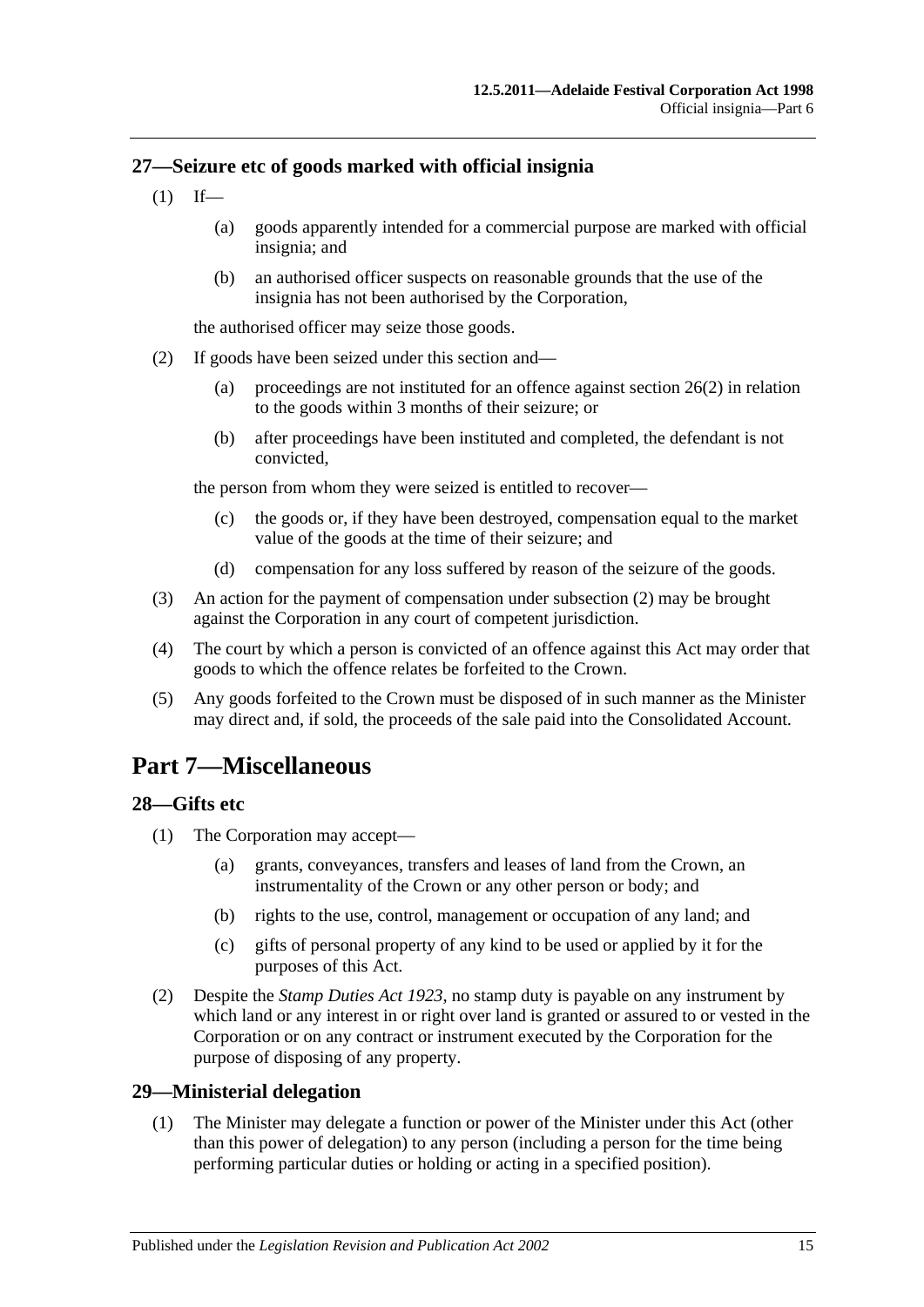- (2) A delegation under this section—
	- (a) must be by instrument in writing; and
	- (b) may be absolute or conditional; and
	- (c) does not derogate from the power of the delegator to act in a matter; and
	- (d) is revocable at will.
- (3) A function or power delegated under this section may, if the instrument of delegation so provides, be further delegated.
- (4) In legal proceedings, an apparently genuine certificate, purportedly signed by the Minister containing particulars of a delegation under this section, will, in the absence of proof to the contrary, be accepted as proof that the delegation was made in accordance with the particulars.

#### <span id="page-15-0"></span>**30—Approvals by Treasurer**

- (1) An approval given by the Treasurer under this Act may be—
	- (a) specific or general; and
	- (b) conditional or unconditional.
- (2) An approval given by the Treasurer may be varied or revoked by the Treasurer at any time.

#### <span id="page-15-2"></span><span id="page-15-1"></span>**31—Regulations**

- (1) The Governor may make such regulations as are contemplated by, or necessary or expedient for the purposes of, this Act.
- (2) Without limiting the generality of [subsection](#page-15-2) (1), the regulations may—
	- (a) provide for the use, care and protection of objects, works, collections or any other property under the care or control of the Corporation; and
	- (b) provide for the admission, exclusion or expulsion of members of the public to or from premises of the Corporation or a part of those premises; and
	- (c) prohibit disorderly or offensive behaviour on premises of the Corporation; and
	- (d) prohibit or regulate eating, drinking (including liquor), smoking or the consumption of unlawful substances on premises of the Corporation or a part of those premises; and
	- (e) prohibit or regulate any other conduct or activities for the purposes of—
		- (i) maintaining good order, and preventing interference with events or activities conducted, on premises of the Corporation; and
		- (ii) protecting property under the care or control of the Corporation; and
	- (f) prohibit or regulate the driving, parking or standing of vehicles on premises of the Corporation; and
	- (g) prescribe fees for the parking of vehicles on premises of the Corporation and provide for their payment and recovery; and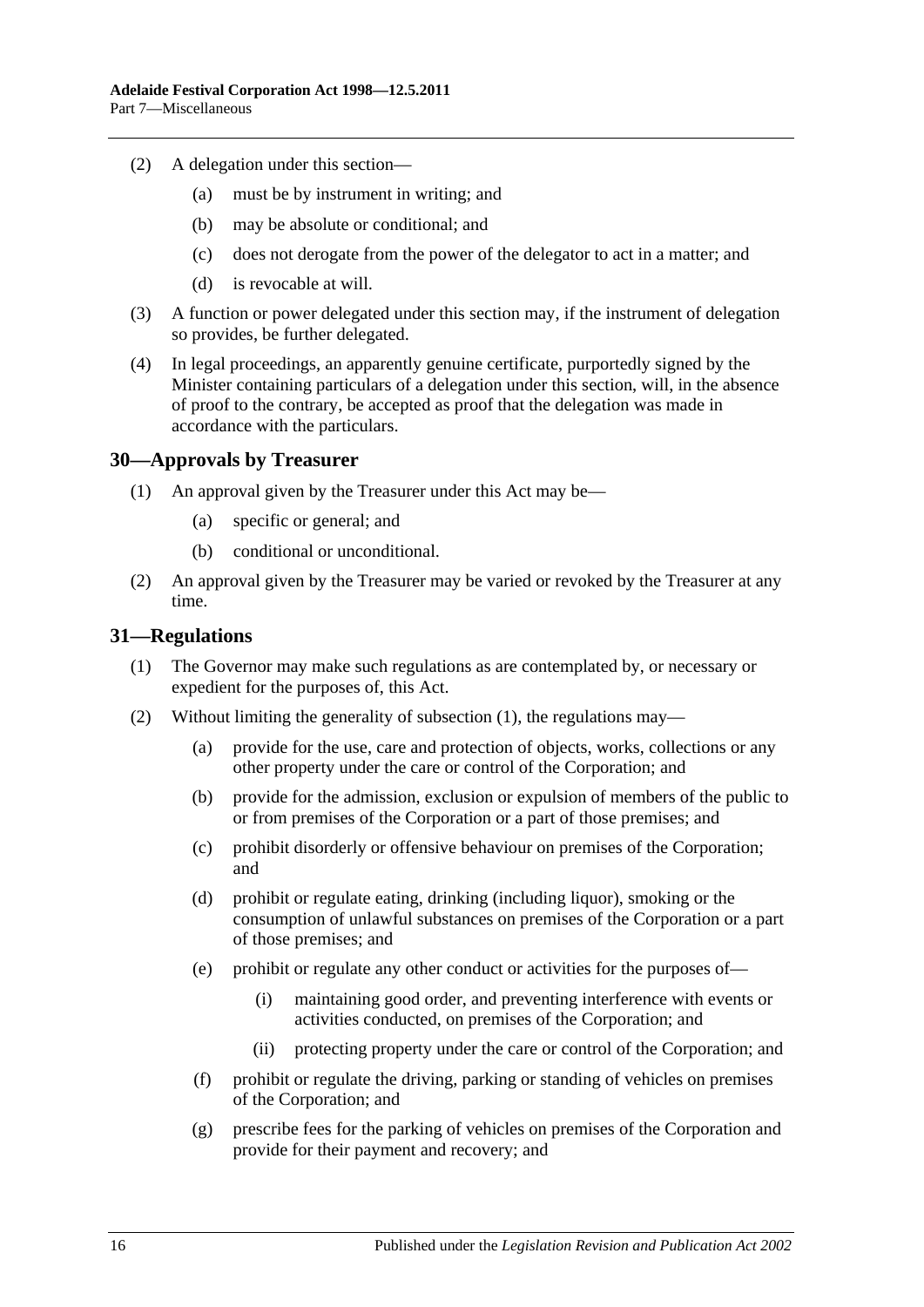- (h) provide that the owner and driver of a vehicle driven, parked or left standing in contravention of the regulations are each guilty of an offence and provide or exclude defences in relation to any such offence; and
- (i) provide for the management (including disposal) by, and vesting in, the Corporation of unclaimed property; and
- (j) provide for the approval by the board or an authorised officer of any act or activity that would otherwise be prohibited under the regulations; and
- (k) prescribe penalties not exceeding \$1 250 for breach of any regulation.
- (3) The regulations may—
	- (a) be of general or limited application; and
	- (b) make different provision according to the persons, things or circumstances to which they are expressed to apply; and
	- (c) provide that any matter or thing is to be determined, dispensed with, regulated or prohibited according to the discretion of the Minister, the board or another prescribed person or authority.
- (4) In proceedings for an offence against a regulation dealing with the driving, parking or standing of vehicles—
	- (a) an allegation in a complaint that a person named in the complaint was the owner of a specified vehicle on a specified day will be taken to be proved in the absence of proof to the contrary; and
	- (b) if it is proved that a vehicle was parked in contravention of a regulation, it will be presumed, in the absence of proof to the contrary, that the vehicle was so parked by the owner of the vehicle.

# <span id="page-16-0"></span>**Schedule—Transitional provisions**

# <span id="page-16-2"></span><span id="page-16-1"></span>**1—Transfer of staff**

- (1) The Governor may, by proclamation, declare that a person who is, immediately before the commencement of this clause, employed or engaged for any purpose associated with the conduct of the Adelaide Festival of Arts is to be employed in a position in the employment of the Corporation (and such a proclamation will have effect according to its terms).
- (2) The transfer of a person's employment under [subclause](#page-16-2) (1)—
	- (a) does not constitute a termination of a pre-existing employment agreement; and
	- (b) does not affect—
		- (i) existing conditions of employment or existing or accrued rights to leave; or
		- (ii) a process commenced for variation of those conditions or rights.
- (3) The Governor may, by proclamation, make any transitional or ancillary provision that may be necessary or expedient in connection with the operation of [subclause](#page-16-2) (1).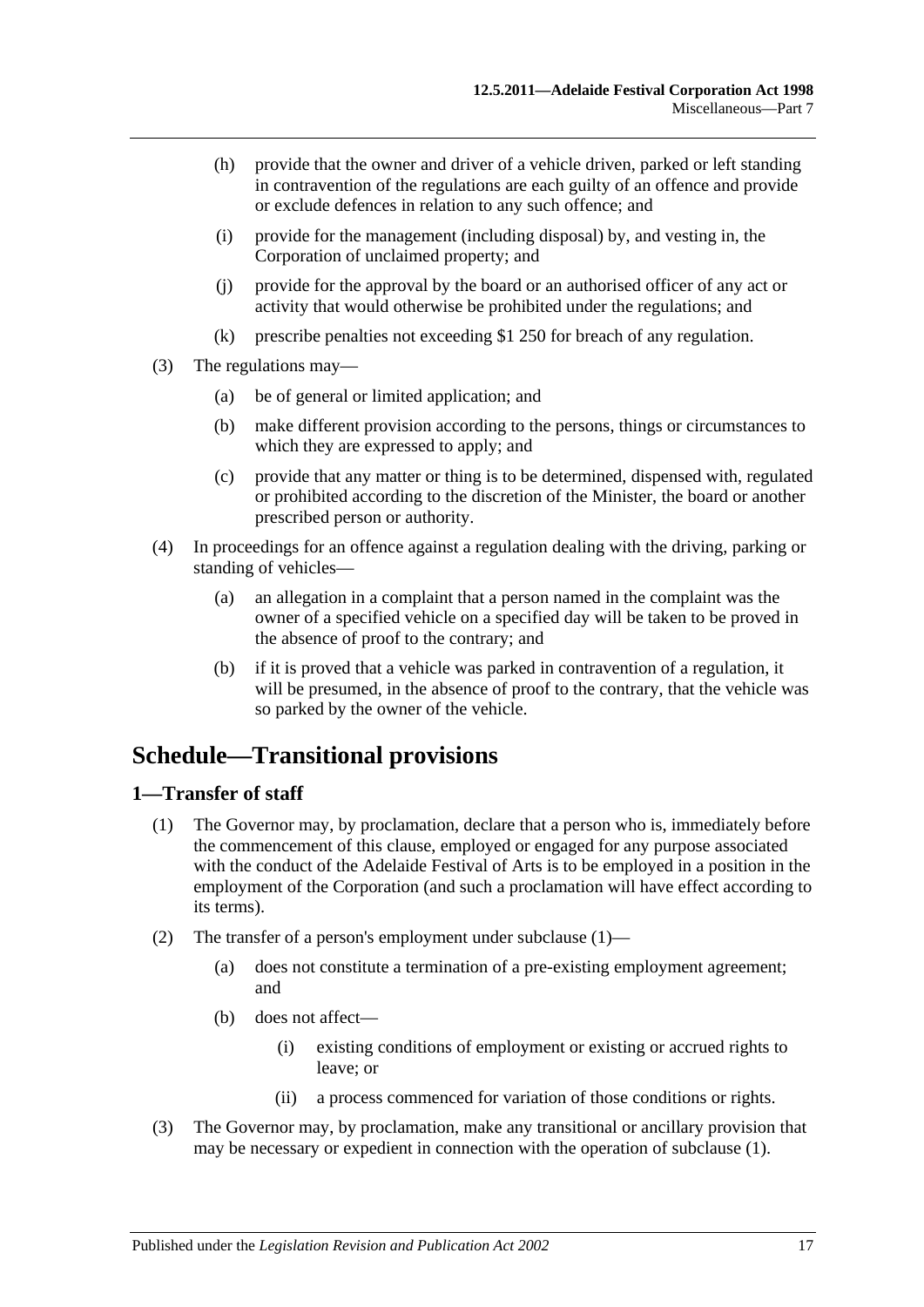# <span id="page-17-1"></span><span id="page-17-0"></span>**2—Transfer of assets and liabilities**

- (1) The Minister may, by instrument in writing, vest assets or liabilities of the Minister associated with the Adelaide Festival of Arts in the Corporation.
- (2) An instrument under [subclause](#page-17-1) (1) may, in relation to assets or liabilities of the Minister associated with the Adelaide Festival of Arts, be expressed to operate—
	- (a) in relation to all assets or liabilities;
	- (b) in relation to various classes of assets or liabilities;
	- (c) in relation to specific assets or liabilities.
- (3) An instrument under [subclause](#page-17-1) (1) may make other provisions that in the opinion of the Minister are necessary or expedient in connection with the vesting of assets or liabilities.
- (4) The vesting of assets or liabilities under this clause operates by force of this clause and despite the provisions of any other law or instrument.
- <span id="page-17-2"></span>(5) The Registrar-General or another authority required or authorised under a law of the State to register or record transactions affecting assets or liabilities, or documents relating to such transactions, must, on application under this clause, register or record in an appropriate manner a vesting under this clause.
- (6) No fee is payable in respect of an application under [subclause](#page-17-2) (5).
- (7) Nothing done under this clause—
	- (a) constitutes a breach of, or default under, an Act or other law; or
	- (b) constitutes a breach of, or default under, a contract, agreement, understanding or undertaking; or
	- (c) constitutes a breach of a duty of confidence (whether arising by contract, in equity or by custom or in any other way); or
	- (d) constitutes a civil or criminal wrong; or
	- (e) terminates an agreement or obligation or fulfils any condition that allows a person to terminate an agreement or obligation, or gives rise to any other right or remedy; or
	- (f) releases a surety or other obligee wholly or in part from an obligation.
- (8) In this clause—

#### *asset* means—

- (a) a present, contingent or future legal or equitable estate or interest in real or personal property; or
- (b) a present, contingent or future right, power, privilege or immunity,

(and includes a present or future cause of action in favour of the Minister);

*liability* means a present, contingent or future liability or obligation (including a non-pecuniary obligation and a present or future cause of action against the Minister).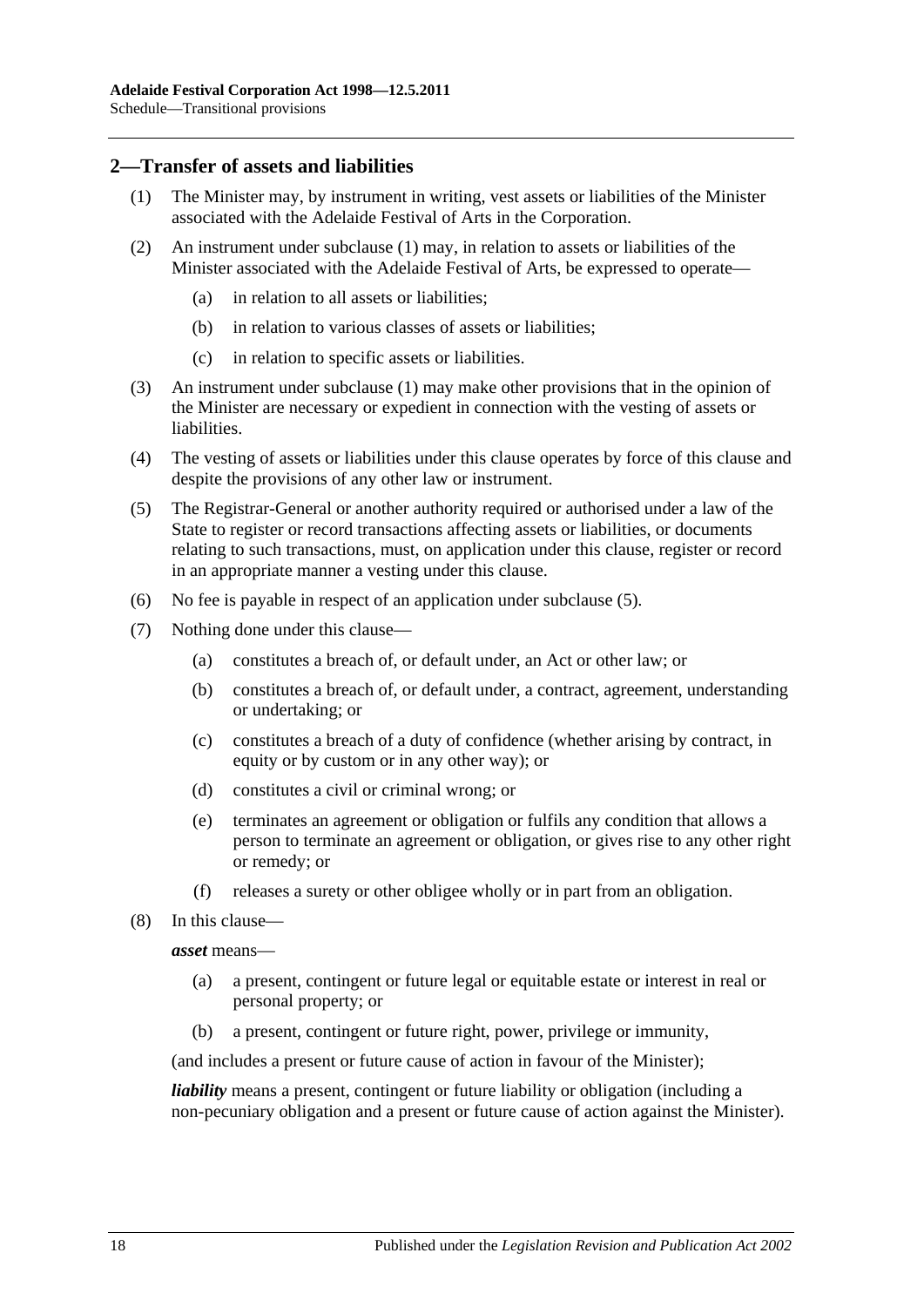# <span id="page-18-0"></span>**Legislative history**

# **Notes**

- Please note—References in the legislation to other legislation or instruments or to titles of bodies or offices are not automatically updated as part of the program for the revision and publication of legislation and therefore may be obsolete.
- Earlier versions of this Act (historical versions) are listed at the end of the legislative history.
- For further information relating to the Act and subordinate legislation made under the Act see the Index of South Australian Statutes or www.legislation.sa.gov.au.

# **Principal Act and amendments**

New entries appear in bold.

| Year No |     | Title                                                                                                     | Assent     | Commencement                                                                                  |
|---------|-----|-----------------------------------------------------------------------------------------------------------|------------|-----------------------------------------------------------------------------------------------|
| 1998    | 73  | Adelaide Festival Corporation<br>Act 1998                                                                 | 17.12.1998 | 1.4.1999 (Gazette 18.3.1999 p1424)                                                            |
| 2006 41 |     | <b>Statutes Amendment (Public Sector)</b><br>Employment) Act 2006                                         | 14.12.2006 | Pt 5 (ss $12-14$ )-1.4.2007 ( <i>Gazette</i><br>29.3.2007 p930)                               |
| 2009    | 84  | Statutes Amendment (Public Sector 10.12.2009<br>Consequential Amendments) Act 2009                        |            | Pt 8 (ss $17 \& 18$ )—1.2.2010 ( <i>Gazette</i><br>28.1.2010 p320)                            |
| 2010    | -19 | <b>Statutes Amendment (Arts Agencies 28.10.2010)</b><br><b>Governance and Other Matters</b> )<br>Act 2010 |            | Pt 3 (ss $15-28$ ) & Sch 1 (Pt 3 & Pt 9<br>cll 3 & 13)-12.5.2011 (Gazette<br>12.5.2011 p1460) |

# **Provisions amended**

New entries appear in bold.

Entries that relate to provisions that have been deleted appear in italics.

| Provision              | How varied                                                            | Commencement |  |
|------------------------|-----------------------------------------------------------------------|--------------|--|
| Pt 1                   |                                                                       |              |  |
| s <sub>2</sub>         | omitted under Legislation Revision and<br><b>Publication Act 2002</b> |              |  |
| s <sub>3</sub>         |                                                                       |              |  |
| s(3(1))                | amended by $19/2010$ s $15(1)$                                        | 12.5.2011    |  |
|                        | authorised officer inserted by $19/2010$ s $15(2)$                    | 12.5.2011    |  |
| board                  | substituted by $19/2010$ s $15(2)$                                    | 12.5.2011    |  |
|                        | employing authority inserted by $41/2006$ s $12(1)$                   | 1.4.2007     |  |
| logo                   | deleted by $19/2010 s 15(3)$                                          | 12.5.2011    |  |
| member                 | inserted by $19/2010$ s $15(3)$                                       | 12.5.2011    |  |
| occupy                 | inserted by $19/2010 s 15(3)$                                         | 12.5.2011    |  |
| official insignia      | substituted by $19/2010$ s $15(3)$                                    | 12.5.2011    |  |
| <i>official symbol</i> | deleted by $19/2010 s 15(3)$                                          | 12.5.2011    |  |
| <i>official title</i>  | deleted by $19/2010 s 15(3)$                                          | 12.5.2011    |  |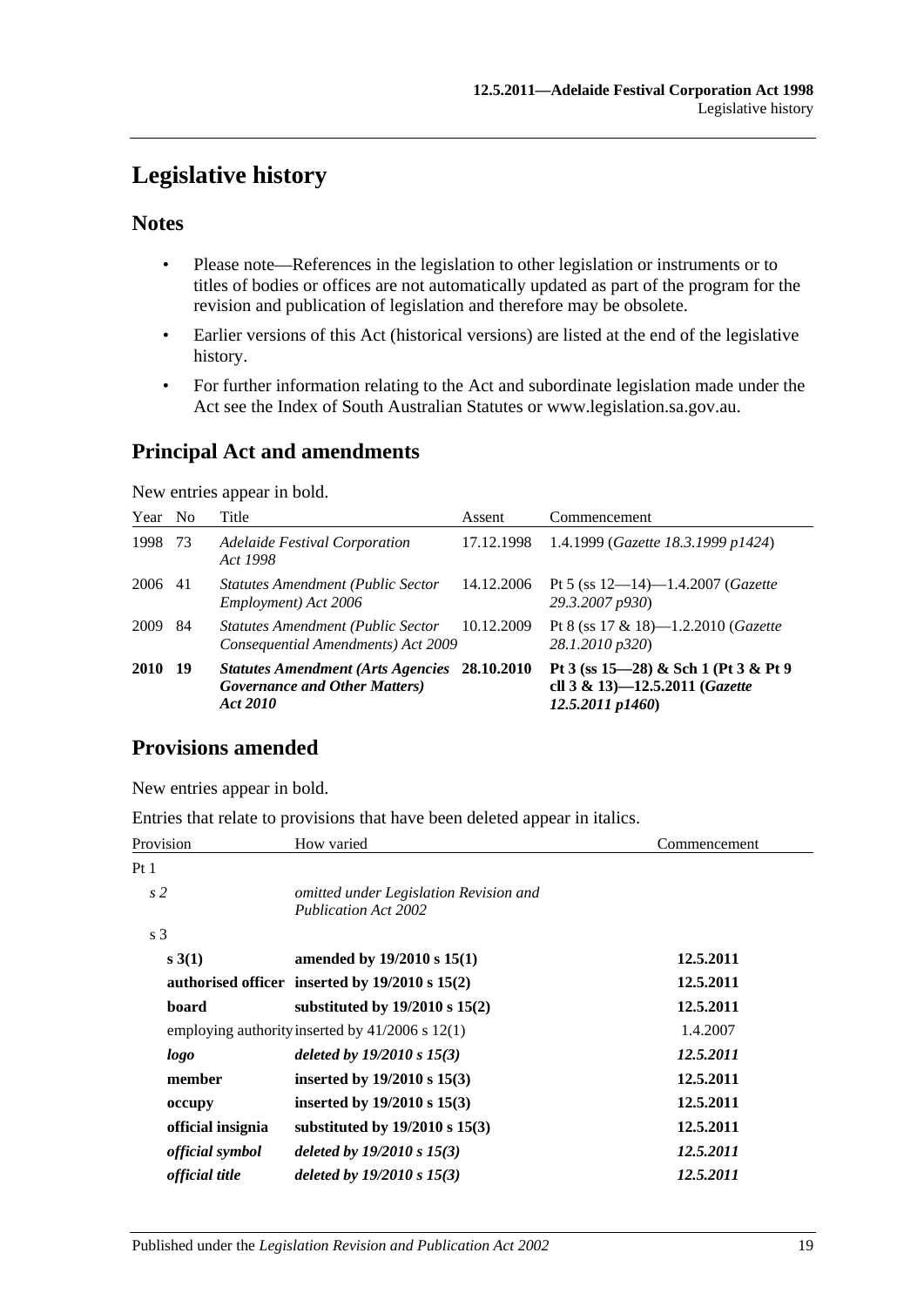#### **Adelaide Festival Corporation Act 1998—12.5.2011** Legislative history

| premises of the<br>Corporation                | inserted by $19/2010 s 15(3)$                | 12.5.2011 |
|-----------------------------------------------|----------------------------------------------|-----------|
| promote                                       | substituted by $19/2010$ s $15(3)$           | 12.5.2011 |
| $s \; 3(2)$                                   | deleted by 19/2010 15(4)                     | 12.5.2011 |
| $s \; 3(3)$                                   | inserted by $41/2006$ s $12(2)$              | 1.4.2007  |
| Pt 2                                          |                                              |           |
| s <sub>4</sub>                                |                                              |           |
| s(4(2)                                        | substituted by 19/2010 Sch 1 Pt 3            | 12.5.2011 |
| s(4(3))                                       | deleted by 19/2010 Sch 1 Pt 3                | 12.5.2011 |
| $Pt\,3$                                       |                                              |           |
| heading                                       | substituted by 19/2010 s 16                  | 12.5.2011 |
| s <sub>6</sub>                                |                                              |           |
| s(6(1))                                       | substituted by $19/2010$ s $17(1)$           | 12.5.2011 |
| $s(6(2)$ before<br>substitution by<br>19/2010 | (a) deleted by $41/2006 s 13$                | 1.4.2007  |
| s(6(2)                                        | substituted by 19/2010 s 17(1)               | 12.5.2011 |
| s(3a)                                         | inserted by 19/2010 s 17(2)                  | 12.5.2011 |
| s(4)                                          | amended by 19/2010 s 17(3)                   | 12.5.2011 |
| Pt 4                                          |                                              |           |
| heading                                       | substituted by 19/2010 s 18                  | 12.5.2011 |
| Pt 4 Div 1A                                   |                                              |           |
| heading                                       | inserted by 19/2010 s 19                     | 12.5.2011 |
| $ss8$ and $9$                                 | substituted by 19/2010 s 20                  | 12.5.2011 |
| ss 10 and 11                                  | deleted by 19/2010 s 20                      | 12.5.2011 |
| s <sub>12</sub>                               |                                              |           |
| $s\ 12(2)$                                    | amended by 19/2010 s 21(1)                   | 12.5.2011 |
| s 12(6)                                       | amended by 19/2010 s 21(2)                   | 12.5.2011 |
| s 12(6a)                                      | inserted by 19/2010 s 21(3)                  | 12.5.2011 |
| $s\ 12(9)$                                    | inserted by 19/2010 s 21(4)                  | 12.5.2011 |
| s 13                                          | substituted by 84/2009 s 17                  | 1.2.2010  |
|                                               | substituted by 19/2010 s 22                  | 12.5.2011 |
| s14                                           | deleted by 84/2009 s 17                      | 1.2.2010  |
| s <sub>14</sub>                               | inserted by 19/2010 s 22                     | 12.5.2011 |
| s <sub>15</sub>                               | deleted by 84/2009 s 17                      | 1.2.2010  |
| Pt 4 Div 2                                    | deleted by 19/2010 s 23                      | 12.5.2011 |
| Pt 4 Div 3                                    |                                              |           |
| s <sub>15</sub>                               | s 17 redesignated as s 15 by 19/2010 s 24(2) | 12.5.2011 |
| s 15(2)                                       | s 17(2) amended by 19/2010 s 24(1)           | 12.5.2011 |
| s 17 see s 15                                 |                                              |           |
| Pt 4 Div 3B                                   |                                              |           |
| s 16                                          | inserted by 19/2010 s 25                     | 12.5.2011 |
| s 18                                          | deleted by 19/2010 s 25                      | 12.5.2011 |
| Pt 4 Div 3A                                   | inserted by 19/2010 s 26                     | 12.5.2011 |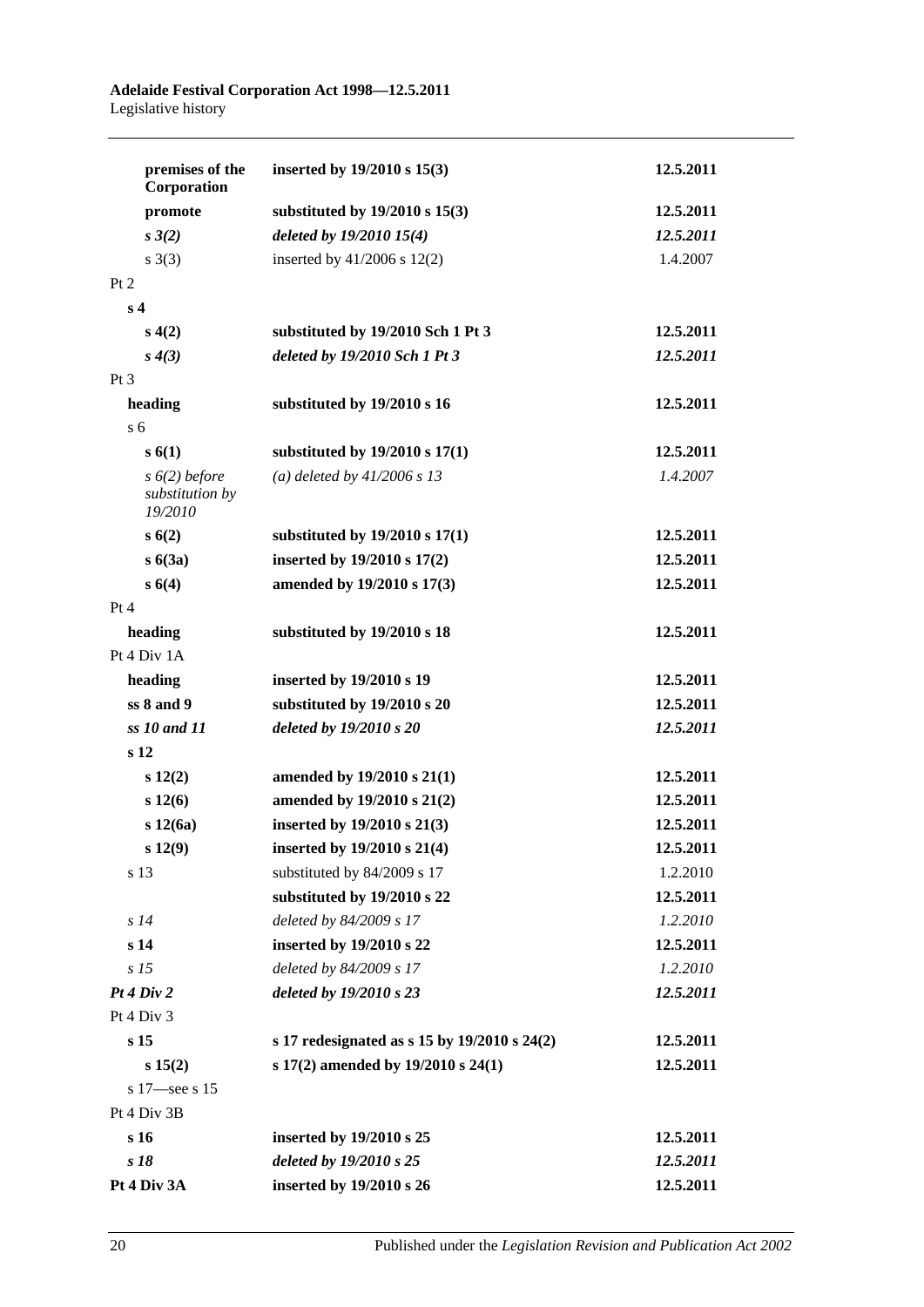| Pt 4 Div 3B  |                | inserted by 19/2010 s 26                    | 12.5.2011 |
|--------------|----------------|---------------------------------------------|-----------|
| Pt 4 Div 4   |                |                                             |           |
| s 18A        |                | inserted by 19/2010 s 27                    | 12.5.2011 |
| Pt 4 Div $5$ |                | inserted by $41/2006$ s 14                  | 1.4.2007  |
|              | $\rm s$ 20A    |                                             |           |
|              | $s \, 20A(3)$  | amended by $84/2009$ s 18                   | 1.2.2010  |
|              | $s$ 20A $(13)$ |                                             |           |
|              |                | public sector agencyamended by 84/2009 s 18 | 1.2.2010  |
| $Pt\,5$      |                | substituted by 19/2010 s 28                 | 12.5.2011 |
| Pt 6         |                | inserted by $19/2010$ s 28                  | 12.5.2011 |
| Pt 7         |                | inserted by 19/2010 s 28                    | 12.5.2011 |

# **Transitional etc provisions associated with Act or amendments**

*Statutes Amendment (Public Sector Employment) Act 2006, Sch 1—Transitional provisions*

**Note—**

Also see *[Statutes Amendment \(Public Sector Employment\) \(Transitional Provisions\) Regulations](http://www.legislation.sa.gov.au/index.aspx?action=legref&type=act&legtitle=Statutes%20Amendment%20(Public%20Sector%20Employment)%20(Transitional%20Provisions)%20Regulations%202007)  [2007](http://www.legislation.sa.gov.au/index.aspx?action=legref&type=act&legtitle=Statutes%20Amendment%20(Public%20Sector%20Employment)%20(Transitional%20Provisions)%20Regulations%202007)*.

#### **1—Interpretation**

In this Part, unless the contrary intention appears—

*Commonwealth Act* means the *Workplace Relations Act 1996* of the Commonwealth;

*employing authority* means—

- (a) subject to [paragraph](#page-20-0) (b)—the person who is the employing authority under a relevant Act;
- <span id="page-20-0"></span>(b) in a case that relates to employment under the *[Fire and Emergency Services](http://www.legislation.sa.gov.au/index.aspx?action=legref&type=act&legtitle=Fire%20and%20Emergency%20Services%20Act%202005)  Act [2005](http://www.legislation.sa.gov.au/index.aspx?action=legref&type=act&legtitle=Fire%20and%20Emergency%20Services%20Act%202005)*—the Chief Executive of the South Australian Fire and Emergency Services Commission, or the Chief Officer of an emergency services organisation under that Act, as the case requires;

*Industrial Commission* means the Industrial Relations Commission of South Australia;

*prescribed body* means—

- (a) the Aboriginal Lands Trust;
- (b) the Adelaide Cemeteries Authority;
- (c) the Adelaide Festival Centre Trust;
- (d) the Adelaide Festival Corporation;
- (e) SA Ambulance Service Inc;
- (f) the Minister to whom the administration of the *[Children's Services Act](http://www.legislation.sa.gov.au/index.aspx?action=legref&type=act&legtitle=Childrens%20Services%20Act%201985) 1985* is committed;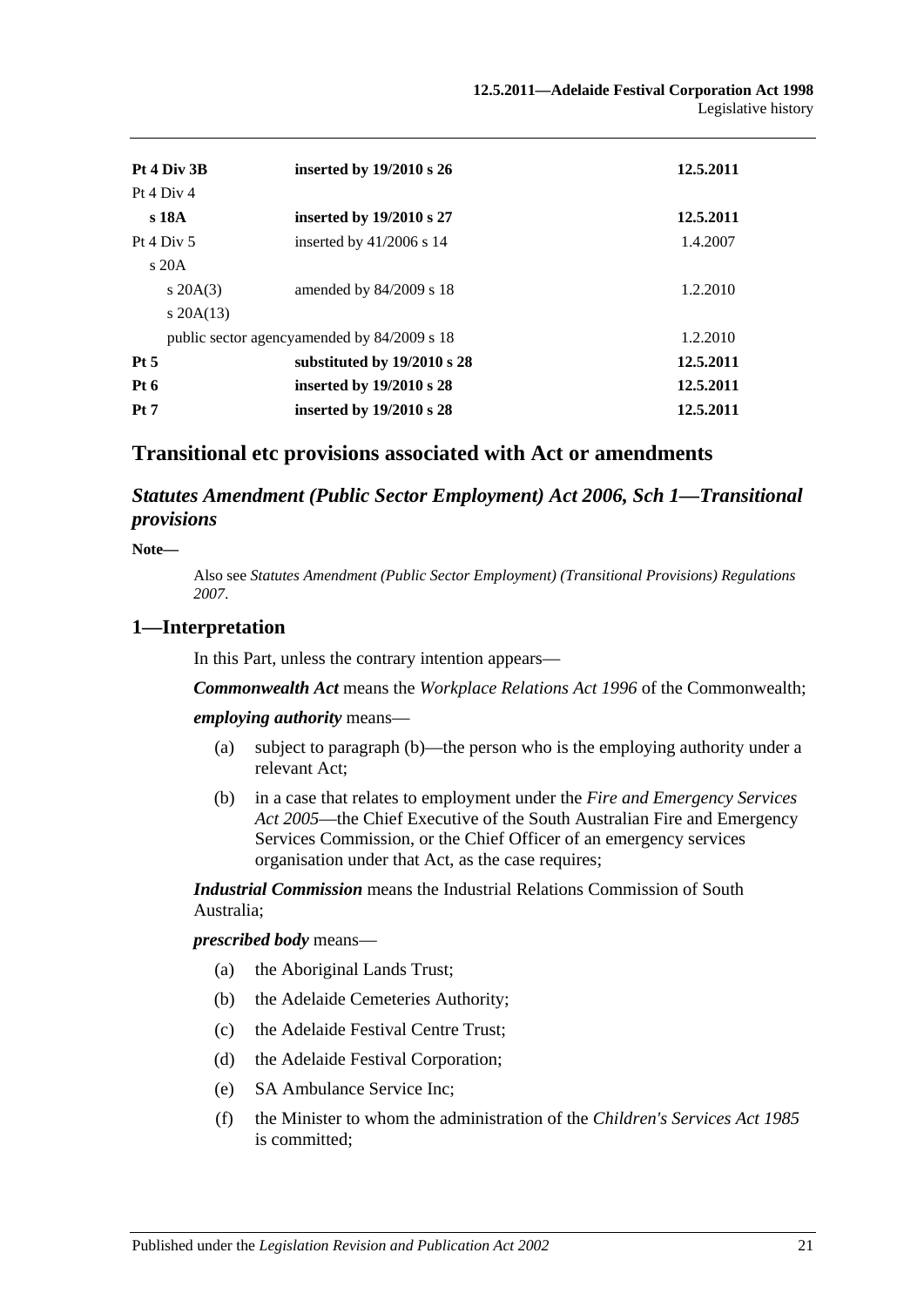- (g) the Minister to whom the administration of the *[Education Act](http://www.legislation.sa.gov.au/index.aspx?action=legref&type=act&legtitle=Education%20Act%201972) 1972* is committed;
- (h) the Electricity Supply Industry Planning Council;
- (i) a body constituted under the *[Fire and Emergency Services Act](http://www.legislation.sa.gov.au/index.aspx?action=legref&type=act&legtitle=Fire%20and%20Emergency%20Services%20Act%202005) 2005*;
- (j) the History Trust of South Australia;
- (k) the Institute of Medical and Veterinary Science;
- (l) a regional NRM board constituted under the *[Natural Resources Management](http://www.legislation.sa.gov.au/index.aspx?action=legref&type=act&legtitle=Natural%20Resources%20Management%20Act%202004)  Act [2004](http://www.legislation.sa.gov.au/index.aspx?action=legref&type=act&legtitle=Natural%20Resources%20Management%20Act%202004)*;
- (m) the Senior Secondary Assessment Board of South Australia;
- (n) the South Australian Country Arts Trust;
- (o) the South Australian Film Corporation;
- (p) the South Australian Health Commission;
- (q) an incorporated hospital under the *[South Australian Health Commission](http://www.legislation.sa.gov.au/index.aspx?action=legref&type=act&legtitle=South%20Australian%20Health%20Commission%20Act%201976)  Act [1976](http://www.legislation.sa.gov.au/index.aspx?action=legref&type=act&legtitle=South%20Australian%20Health%20Commission%20Act%201976)*;
- (r) an incorporated health centre under the *[South Australian Health Commission](http://www.legislation.sa.gov.au/index.aspx?action=legref&type=act&legtitle=South%20Australian%20Health%20Commission%20Act%201976)  Act [1976](http://www.legislation.sa.gov.au/index.aspx?action=legref&type=act&legtitle=South%20Australian%20Health%20Commission%20Act%201976)*;
- (s) the South Australian Motor Sport Board;
- (t) the South Australian Tourism Commission;
- (u) The State Opera of South Australia;
- (v) the State Theatre Company of South Australia;
- (w) the Minister to whom the administration of the *[Technical and Further](http://www.legislation.sa.gov.au/index.aspx?action=legref&type=act&legtitle=Technical%20and%20Further%20Education%20Act%201975)  [Education Act](http://www.legislation.sa.gov.au/index.aspx?action=legref&type=act&legtitle=Technical%20and%20Further%20Education%20Act%201975) 1975* is committed;

*relevant Act* means—

- (a) in a case that relates to employment with a prescribed body established under an Act being amended by this Act—that Act;
- (b) in a case that relates to employment with a prescribed body who is a Minister to whom the administration of an Act being amended by this Act is committed—that Act;
- (c) in a case that relates to employment with a body constituted under the *[Fire](http://www.legislation.sa.gov.au/index.aspx?action=legref&type=act&legtitle=Fire%20and%20Emergency%20Services%20Act%202005)  [and Emergency Services Act](http://www.legislation.sa.gov.au/index.aspx?action=legref&type=act&legtitle=Fire%20and%20Emergency%20Services%20Act%202005) 2005*—that Act.

# <span id="page-21-0"></span>**2—Transfer of employment**

(1) Subject to this clause, a person who, immediately before the commencement of this clause, was employed by a prescribed body under a relevant Act will, on that commencement, be taken to be employed by the employing authority under that Act (as amended by this Act).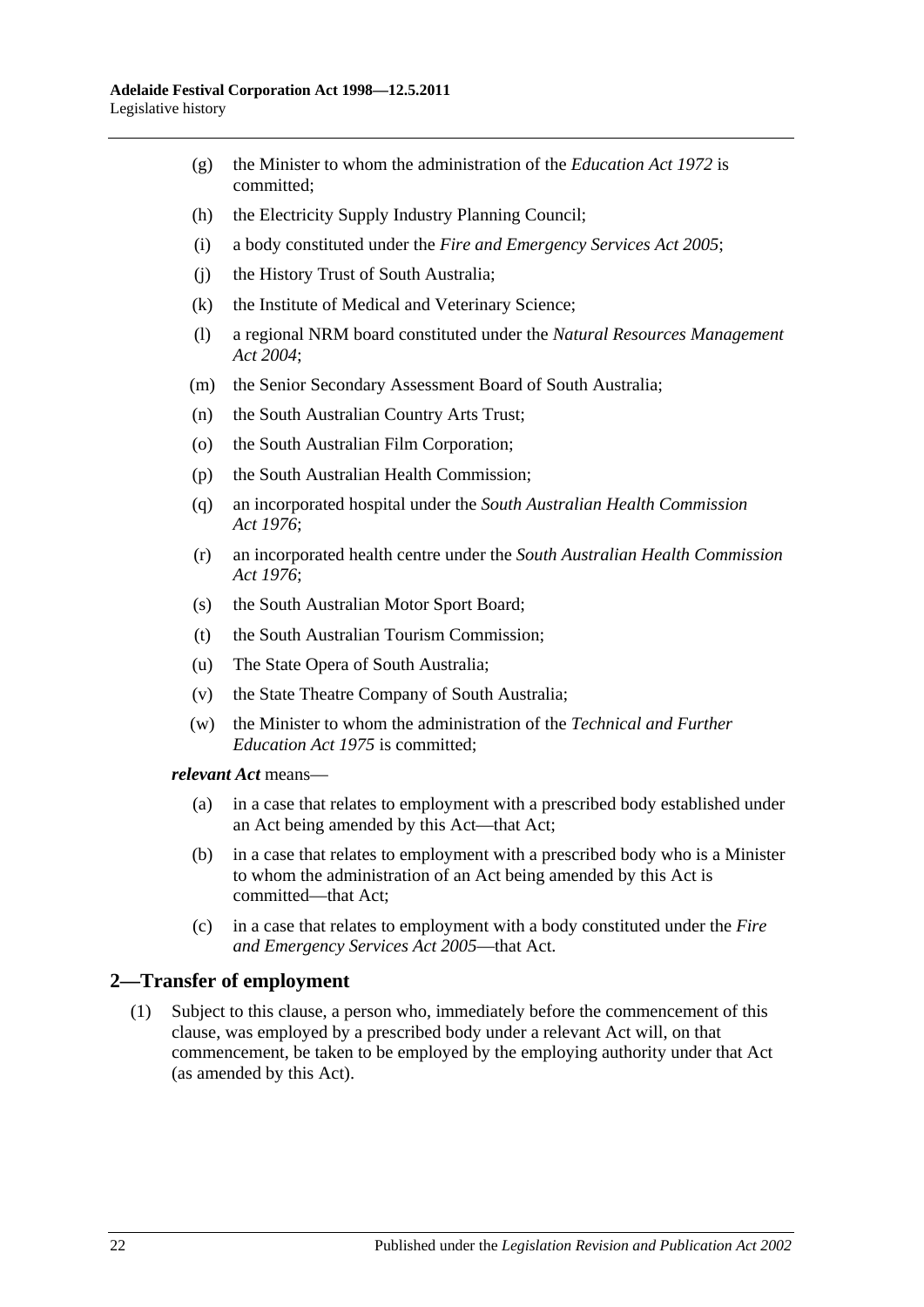- <span id="page-22-1"></span>(2) The following persons will, on the commencement of this clause, be taken to be employed as follows:
	- (a) a person who, immediately before the commencement of this clause, was employed under section 6L(1) of the *[Electricity Act](http://www.legislation.sa.gov.au/index.aspx?action=legref&type=act&legtitle=Electricity%20Act%201996) 1996* will, on that commencement, be taken to be employed by the employing authority under that Act (as amended by this Act);
	- (b) a person who, immediately before the commencement of this clause, was employed by the South Australian Fire and Emergency Services Commission will, on that commencement, be taken to be employed by the Chief Executive of that body;
	- (c) a person who, immediately before the commencement of this clause, was employed by an emergency services organisation under the *[Fire and](http://www.legislation.sa.gov.au/index.aspx?action=legref&type=act&legtitle=Fire%20and%20Emergency%20Services%20Act%202005)  [Emergency Services Act](http://www.legislation.sa.gov.au/index.aspx?action=legref&type=act&legtitle=Fire%20and%20Emergency%20Services%20Act%202005) 2005* will, on that commencement, be taken to be employed by the Chief Officer of that body;
	- (d) a person who, immediately before the commencement of this clause, was employed by an incorporated hospital or an incorporated health centre under the *[South Australian Health Commission Act](http://www.legislation.sa.gov.au/index.aspx?action=legref&type=act&legtitle=South%20Australian%20Health%20Commission%20Act%201976) 1976* will, on that commencement, be taken to be employed by an employing authority under that Act (as amended by this Act) designated by the Governor by proclamation made for the purposes of this paragraph.
- <span id="page-22-2"></span>(3) Subject to this clause, the Governor may, by proclamation, provide that a person employed by a subsidiary of a public corporation under the *[Public Corporations](http://www.legislation.sa.gov.au/index.aspx?action=legref&type=act&legtitle=Public%20Corporations%20Act%201993)  Act [1993](http://www.legislation.sa.gov.au/index.aspx?action=legref&type=act&legtitle=Public%20Corporations%20Act%201993)* will be taken to be employed by a person or body designated by the Governor (and the arrangement so envisaged by the proclamation will then have effect in accordance with its terms).
- (4) Subject to [subclause](#page-22-0) (5), an employment arrangement effected by [subclause](#page-21-0) (1), [\(2\)](#page-22-1) or  $(3)$ —
	- (a) will be taken to provide for continuity of employment without termination of the relevant employee's service; and
	- (b) will not affect—
		- (i) existing conditions of employment or existing or accrued rights to leave; or
		- (ii) a process commenced for variation of those conditions or rights.
- <span id="page-22-0"></span>(5) If, immediately before the commencement of this clause, a person's employment within the ambit of [subclause](#page-21-0) (1), [\(2\)](#page-22-1) or [\(3\)](#page-22-2) was subject to the operation of an award or certified agreement (but not an Australian Workplace Agreement) under the Commonwealth Act, then, on that commencement, an award or enterprise agreement (as the case requires) will be taken to be created under the *[Fair Work Act](http://www.legislation.sa.gov.au/index.aspx?action=legref&type=act&legtitle=Fair%20Work%20Act%201994) 1994*—
	- (a) with the same terms and provisions as the relevant industrial instrument under the Commonwealth Act; and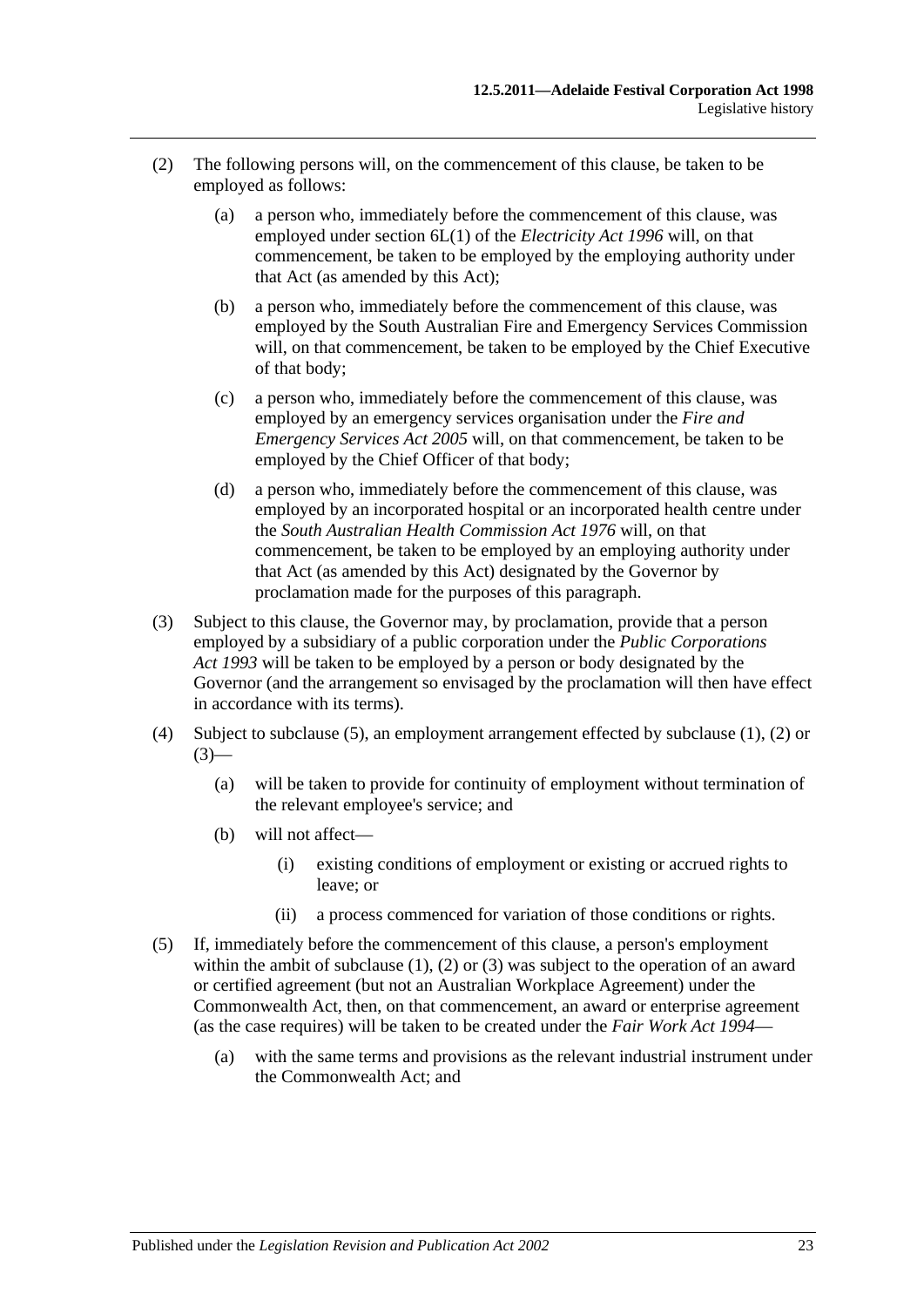(b) with any terms or provisions that existed under an award or enterprise agreement under the *[Fair Work Act](http://www.legislation.sa.gov.au/index.aspx?action=legref&type=act&legtitle=Fair%20Work%20Act%201994) 1994*, that applied in relation to employment of the kind engaged in by the person, immediately before 27 March 2006, and that ceased to apply by virtue of the operation of provisions of the Commonwealth Act that came into force on that day,

subject to any modification or exclusion prescribed by regulations made for the purposes of this subclause and subject to the operation of [subclause](#page-23-0) (6).

- <span id="page-23-0"></span>(6) Where an award or enterprise agreement is created by virtue of the operation of [subclause](#page-22-0) (5)—
	- (a) the award or enterprise agreement will be taken to be made or approved (as the case requires) under the *[Fair Work Act](http://www.legislation.sa.gov.au/index.aspx?action=legref&type=act&legtitle=Fair%20Work%20Act%201994) 1994* on the day on which this clause commences; and
	- (b) the *[Fair Work Act](http://www.legislation.sa.gov.au/index.aspx?action=legref&type=act&legtitle=Fair%20Work%20Act%201994) 1994* will apply in relation to the award or enterprise agreement subject to such modifications or exclusions as may be prescribed by regulations made for the purposes of this subclause; and
	- (c) the Industrial Commission may, on application by the Minister to whom the administration of the *[Fair Work Act](http://www.legislation.sa.gov.au/index.aspx?action=legref&type=act&legtitle=Fair%20Work%20Act%201994) 1994* is committed, or an application by a person or body recognised by regulations made for the purposes of this subclause, vary or revoke any term or provision of the award or enterprise agreement if the Industrial Commission is satisfied that it is fair and reasonable to do so in the circumstances.

# <span id="page-23-1"></span>**3—Superannuation**

- (1) If a prescribed body under a relevant Act is, immediately before the commencement of this clause, a party to an arrangement relating to the superannuation of one or more persons employed by the prescribed body, then the relevant employing authority under that Act will, on that commencement, become a party to that arrangement in substitution for the prescribed body.
- (2) Nothing that takes effect under [subclause](#page-23-1) (1)—
	- (a) constitutes a breach of, or default under, an Act or other law, or constitutes a breach of, or default under, a contract, agreement, understanding or undertaking; or
	- (b) terminates an agreement or obligation or fulfils any condition that allows a person to terminate an agreement or obligation, or gives rise to any other right or remedy,

and [subclause](#page-23-1) (1) may have effect despite any other Act or law.

(3) An amendment effected to another Act by this Act does not affect a person's status as a contributor under the *[Superannuation Act](http://www.legislation.sa.gov.au/index.aspx?action=legref&type=act&legtitle=Superannuation%20Act%201988) 1988* (as it may exist immediately before the commencement of this Act).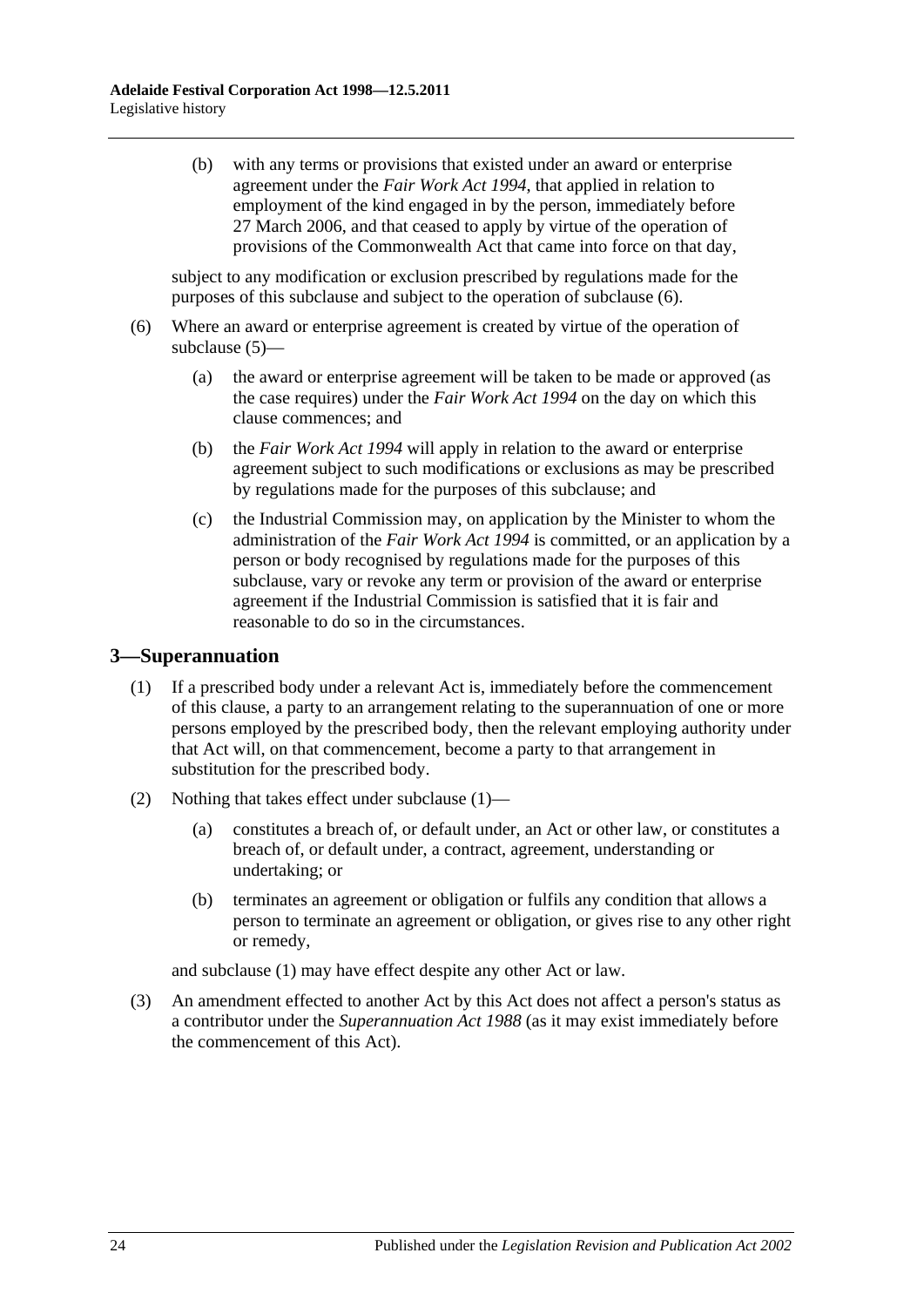# <span id="page-24-0"></span>**4—Interpretative provision**

- (1) The Governor may, by proclamation, direct that a reference in any instrument (including a statutory instrument) or a contract, agreement or other document to a prescribed body, or other specified agency, instrumentality or body, will have effect as if it were a reference to an employing authority under a relevant Act, the Minister to whom the administration of a relevant Act is committed, or some other person or body designated by the Governor.
- (2) A proclamation under [subclause](#page-24-0) (1) may effect a transfer of functions or powers.

# **5—Related matters**

- (1) A notice in force under section 51 of the *[Children's Services Act](http://www.legislation.sa.gov.au/index.aspx?action=legref&type=act&legtitle=Childrens%20Services%20Act%201985) 1985* immediately before the commencement of this clause will continue to have effect for the purposes of that section, as amended by this Act.
- (2) A notice in force under section 28 of the *[Institute of Medical and Veterinary Science](http://www.legislation.sa.gov.au/index.aspx?action=legref&type=act&legtitle=Institute%20of%20Medical%20and%20Veterinary%20Science%20Act%201982)  Act [1982](http://www.legislation.sa.gov.au/index.aspx?action=legref&type=act&legtitle=Institute%20of%20Medical%20and%20Veterinary%20Science%20Act%201982)* immediately before the commencement of this clause will continue to have effect for the purposes of that section, as amended by this Act.
- (3) A notice in force under section 61 of the *[South Australian Health Commission](http://www.legislation.sa.gov.au/index.aspx?action=legref&type=act&legtitle=South%20Australian%20Health%20Commission%20Act%201976)  Act [1976](http://www.legislation.sa.gov.au/index.aspx?action=legref&type=act&legtitle=South%20Australian%20Health%20Commission%20Act%201976)* immediately before the commencement of this clause will continue to have effect for the purposes of that section, as amended by this Act.
- (4) A notice in force under section 13(6) of the *[South Australian Motor Sport Act](http://www.legislation.sa.gov.au/index.aspx?action=legref&type=act&legtitle=South%20Australian%20Motor%20Sport%20Act%201984) 1984* immediately before the commencement of this clause will continue to have effect after that commencement but may, pursuant to this subclause, be varied from time to time, or revoked, by the Minister to whom the administration of that Act is committed.
- (5) The fact that a person becomes an employer in his or her capacity as an employing authority under an Act amended by this Act does not affect the status of any body or person as an employer of public employees for the purposes of the *[Fair Work](http://www.legislation.sa.gov.au/index.aspx?action=legref&type=act&legtitle=Fair%20Work%20Act%201994)  Act [1994](http://www.legislation.sa.gov.au/index.aspx?action=legref&type=act&legtitle=Fair%20Work%20Act%201994)* (unless or until relevant regulations are made under the provisions of that Act).

# <span id="page-24-1"></span>**6—Other provisions**

- (1) The Governor may, by regulation, make additional provisions of a saving or transitional nature consequent on the enactment of this Act.
- <span id="page-24-2"></span>(2) A provision of a regulation made under [subclause](#page-24-1) (1) may, if the regulation so provides, take effect from the commencement of this Act or from a later day.
- (3) To the extent to which a provision takes effect under [subclause](#page-24-2) (2) from a day earlier than the day of the regulation's publication in the Gazette, the provision does not operate to the disadvantage of a person by—
	- (a) decreasing the person's rights; or
	- (b) imposing liabilities on the person.
- (4) The *[Acts Interpretation Act](http://www.legislation.sa.gov.au/index.aspx?action=legref&type=act&legtitle=Acts%20Interpretation%20Act%201915) 1915* will, except to the extent of any inconsistency with the provisions of this Schedule (or regulations made under this Schedule), apply to any amendment or repeal effected by this Act.